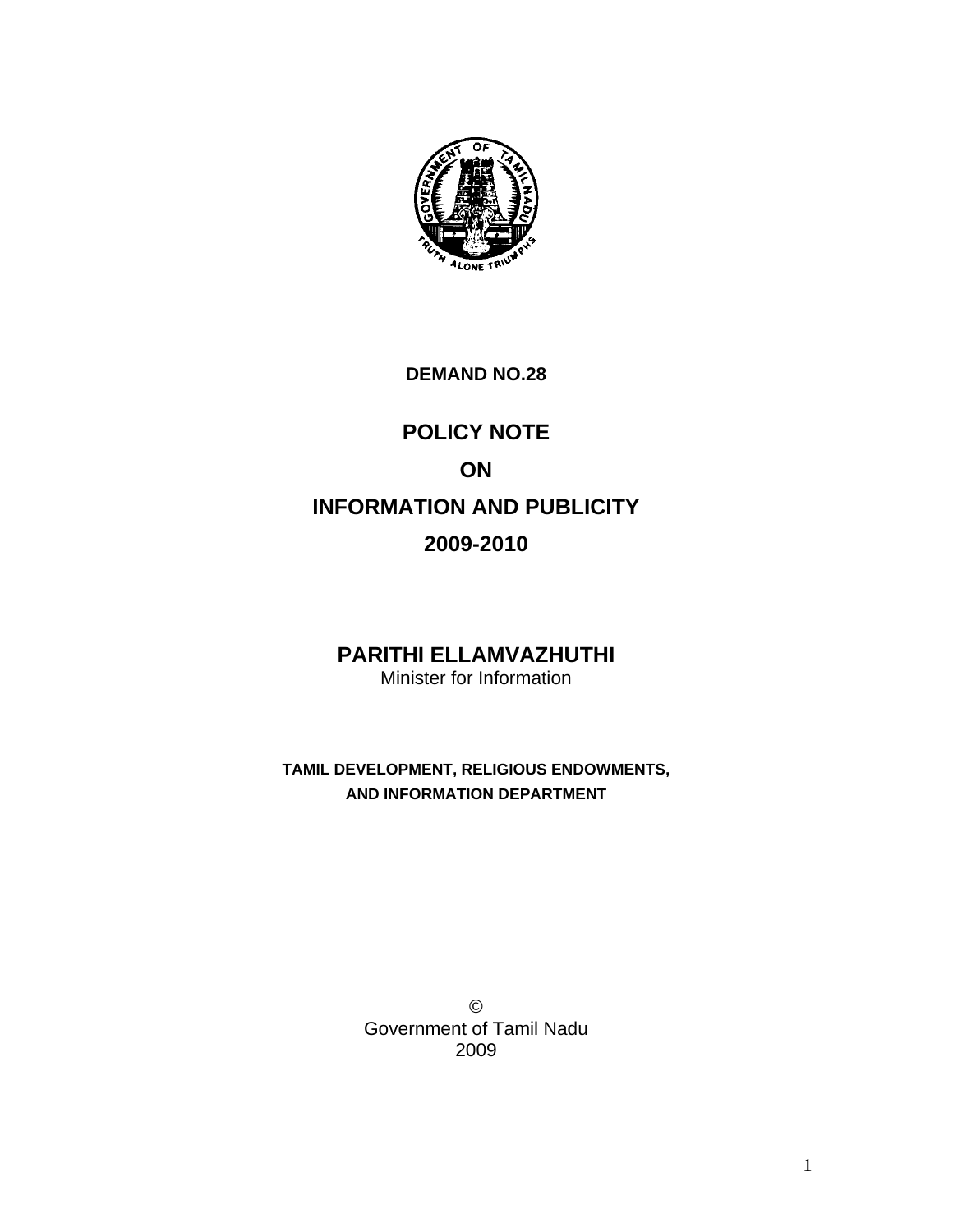## **INFORMATION AND PUBLICITY POLICY NOTE 2009-2010**

### **INTRODUCTION**

*The poor ought to live; Need fireproof huts Enough food, sufficient clothing Education to acquire knowledge Opportunity to work and Appropriate wages for work - these are our desirous thoughts.*

- declared Perarignar Anna whose birth centenary is being celebrated now.

As desired by Perarignar Anna, the people welfare Government of Tamil Nadu led by Hon'ble Chief Minister Kalaignar is continuously planning and implementing several schemes with utmost efficiency.

The Information Department is committed to ensure that the benefits accruing out of the achievements and programmes of every Department of the Government reach the public. The Department hence provides complete information on the schemes and activities of Government to the people.

The Department's primary objective is to provide information in Tamil to enable easy understanding so that the poor, women and the working classes become fully aware of the Government schemes and benefit from them.

To achieve this objective, this department is never idle and carries out the publicity work among the people living in small villages, towns and cities, by applying latest technologies.

The Information and Public Relations department executes the important task of enabling the common public understand the welfare schemes, activities and the achievements of the Government.

The Press Release Section arranges extensive publicity of Information from the Government to the public through print and electronic media, which strengthens and enhances democracy.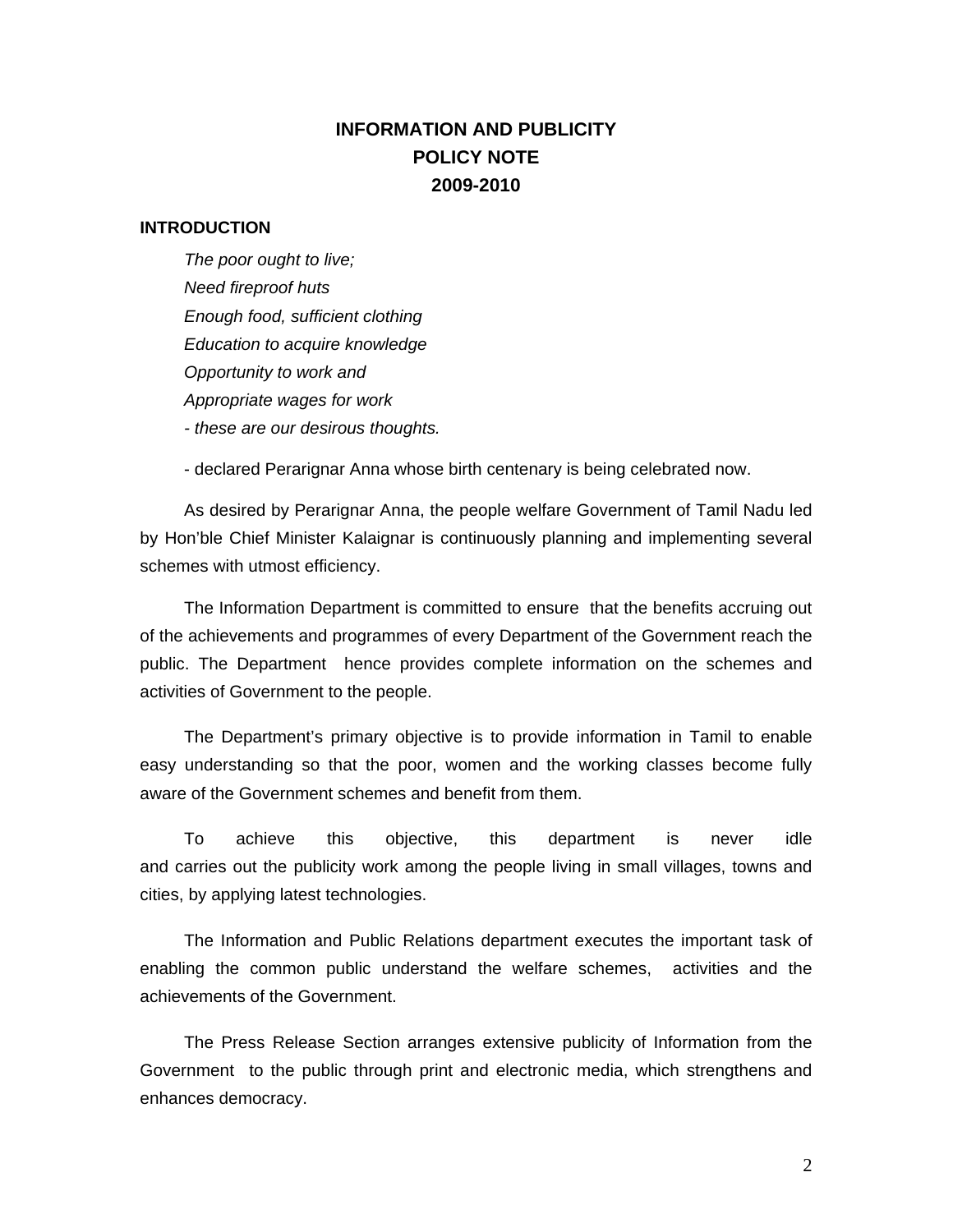The Memorial Section focuses on setting up of memorials and erects statues of eminent personalities, who served the nation, Tamil Scholars and maintains them. The department celebrates birth days and observe anniversaries of great leaders and scholars who have made invaluable contributions to the nation.

The Advertisement Section releases advertisements of all Government departments, publicising their activities.

The Reference Section provides news clippings whenever required and preserves newspapers for the purpose. The Information Centers provide reference of books to visiting research scholars and public.

The Tamil Nadu Films Division produces documentary films and short films on Government achievements and schemes. M.G.R. Government Film and Television Institute conducts courses on various technical areas of film making.

Tamil Arasu magazine is printed both in Tamil and English. It is also available on the Government website and provides detailed information about Government schemes to the general public.

The Exhibition Wing functions as an attractive medium in creating public awareness of Government schemes and achievements even among the poor and the ignorant.

The Information and Public Relations department executes the inevitable job of desseminating information on Government Schemes to the people living in the remote areas of the State through screening of video films produced by Tamil Nadu Films Division and issuing press releases to the print and electronic media besides organizing multimedia exhibitions in the Districts by the Information and Public Relations Officers.

The Information and Public Relations department renders fruitful service to the people by supporting and projecting the resolve of the government to successfully implement various welfare schemes as prescribed by the great savant Thiruvalluvar :- *"Total involvement in a task and the will power to perform leads to success the way one targets".*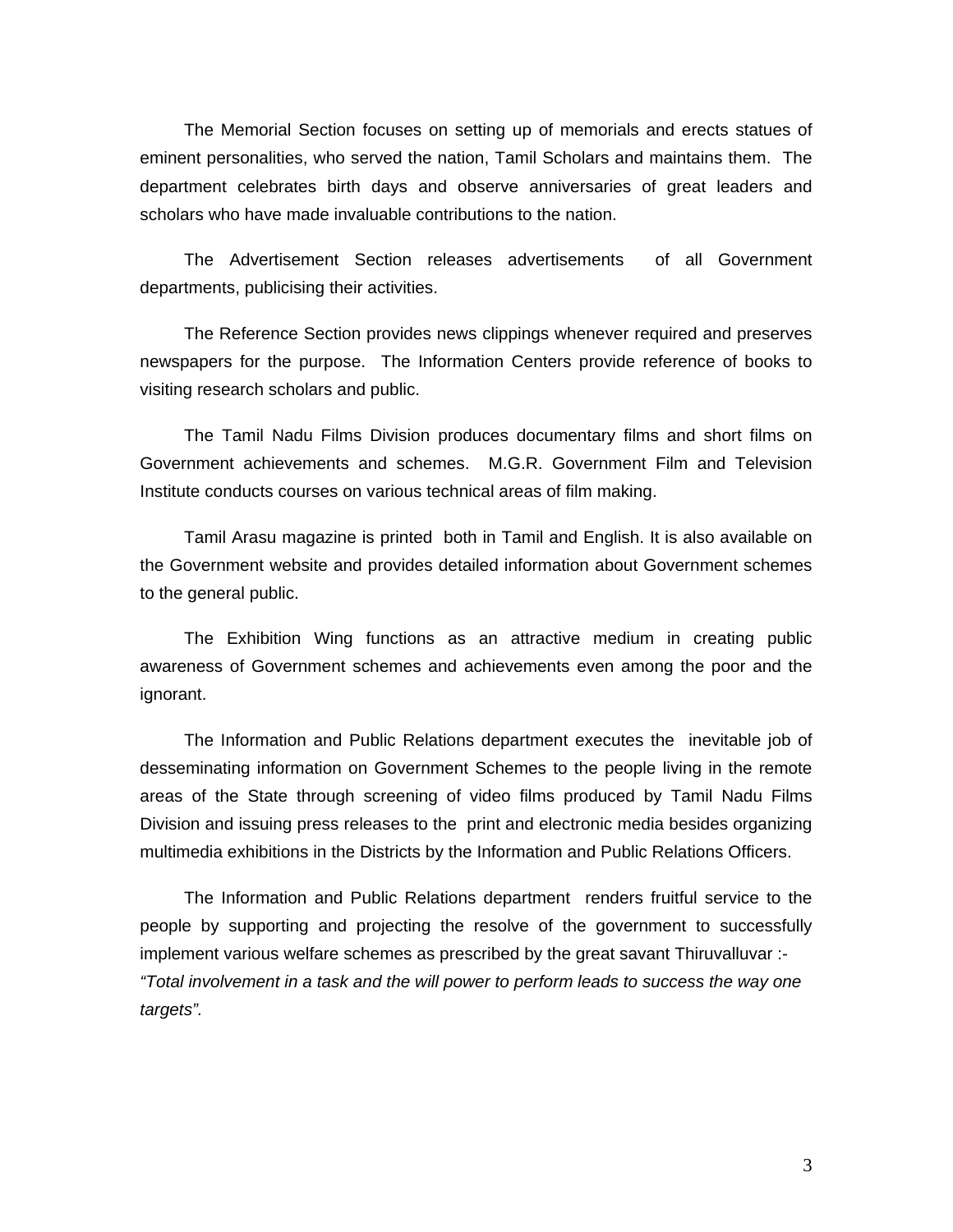#### **CHAPTER-I**

## **PRESS RELEASE SECTION**

Press Release Section coordinates the publicity of Government announcements, schemes and programmes by sending information, related colour photographs through E-mail to all media and enabling access to the people everyday throughout the year.

Few years ago, this section used to receive press releases from various departments, retype them, make photocopies and distribute them to dailies and television channels through motor cycle messengers. Lateron press releases were sent by fax. Now, with the advent of e-governance facility, press releases, press notes are being sent simultaneously to 200 dailies, periodicals, news agencies, news websites and television channels. It is a notable contribution to the much acclaimed e-Governance of Tamil Nadu.

From 1.4.2008 till 31.3.2009, 1,116 press releases, 117 press notes, 678 photo / video / press coverage letters have been sent from headquarters to media

#### **JOURNALISTS' WELFARE & JOURNALISTS' PENSION**

After assumption of office, this Government has enhanced the pension to journalists, who have retired after 20 years of service and live in impoverished condition, from Rs.3,000 to Rs.4,000.

87 journalists have been sanctioned pension as on 31.3.2009. This scheme is being implemented from 1987. During this financial year (2009-2010), Rs.37.35 lakh has been allotted for the pension. This Govt. has granted pension to 23 journalists. From 1.4.2008 to 31.3.2009, six journalists were granted pension.

### **JOURNALISTS' FAMILY PENSION**

The Journalists' Family Pension Scheme was introduced in 1999. It was extended to wives of deceased journalists and the amount has been enhanced by the present Government from Rs.1500 to Rs.2000. 20 persons are receiving this pension as on 31.3.2009. After assumption of office, this Government has sanctioned Journalists' Family Pension to 5 persons. From 1.4.2008 to 31.3.2009, the pension has been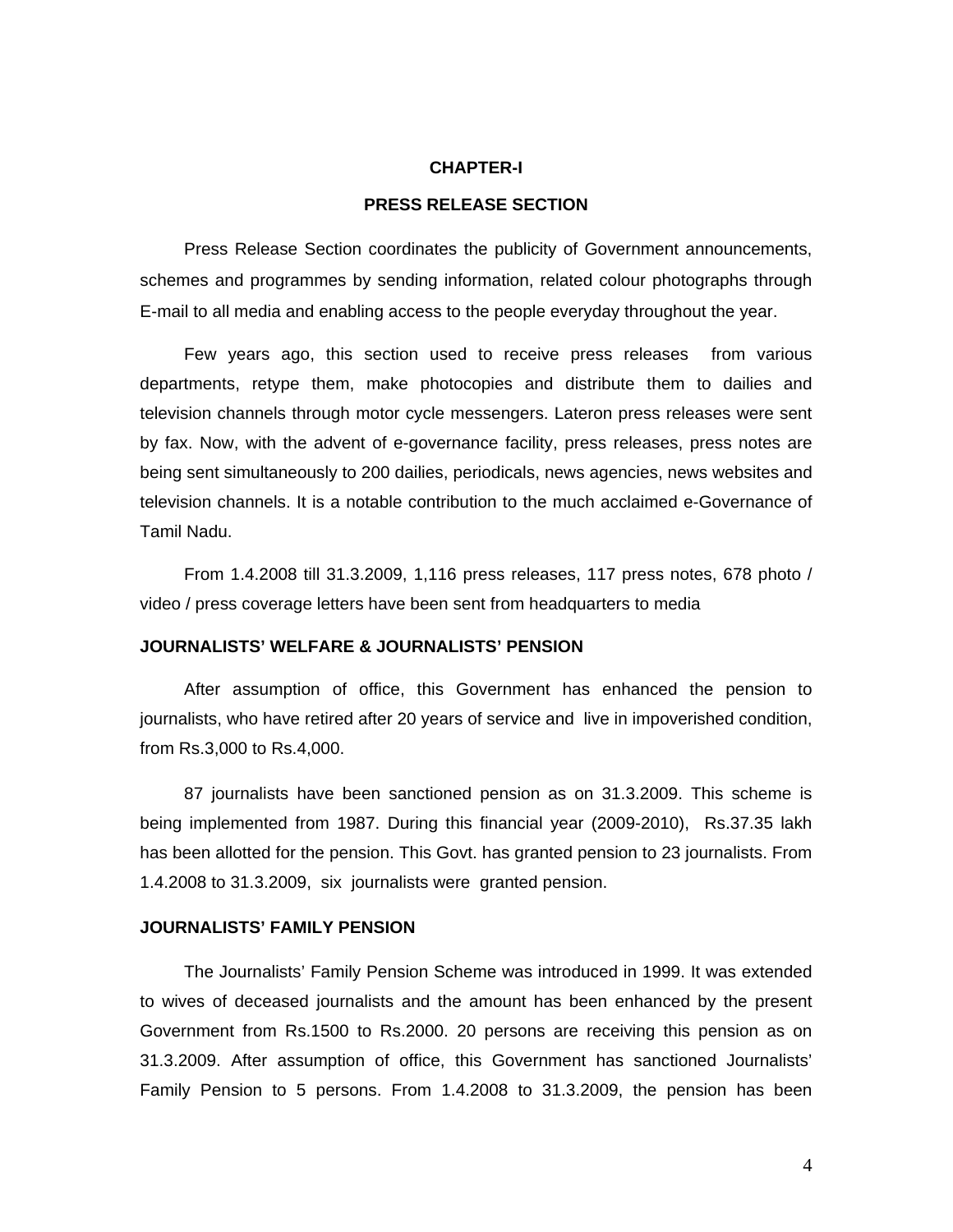sanctioned to 3 persons. During this financial year (2009-10) a sum of Rs.5.40 lakh was allotted for the scheme.

## **JOURNALISTS' FAMILY BENEFIT FUND**

Journalists' Family Benefit Fund is being given from Honb'le Chief Minister's Public Relief Fund to families of journalists viz. editor, sub-editor, reporter, photographer and proof reader who pass away while in service after having worked for 20 years as a journalist.

After assuming office, this Government being considerate of journalists' welfare, modified the eligibility criteria. Now, families are eligible for Rs.50,000 if 5 years of service was completed by the deceased journalist, Rs.1.0 lakh for 10 years of service Rs.1.50 lakh for 15 years and Rs.2 lakh for 20 years of service. A sum of Rs.37.05 lakh has been disbursed to 39 families till 31.3.2009. This Govt. has granted financial assistance of Rs.22,25,000/- to 14 heirs of journalists. From 1.4.2008 to 31.3.2009, one journalist's family was granted this assistance.

#### **ASSISTANCE FOR MEDICAL TREATMENT OF JOURNALISTS**

After assumption of office by this Government, financial assistance to 6 Journalists for medical treatment and to a journalist's daughter for surgery provided. So far, a sum of Rs.5 lakh has been disbursed. From 1.4.2008 to 31.3.2009, one journalist was granted financial assistance for medical treatment.

### **JOURNALISTS' RENTAL HOUSING SCHEME**

TNHB is alloting the rental houses for the journalists. So far, 283 houses have been allotted to journalists in the State. After assumption of office, this Govt. has allotted rental houses to 140 journalists.

#### **HOUSE SITES FOR JOURNALISTS**

438 Journalists in 11 districts have been provided with house sites. After assumption of office of this Govt., 174 reporters and photographers in Vellore, Salem, Dindugal, and Thiruchirapalli districts were provided with house sites.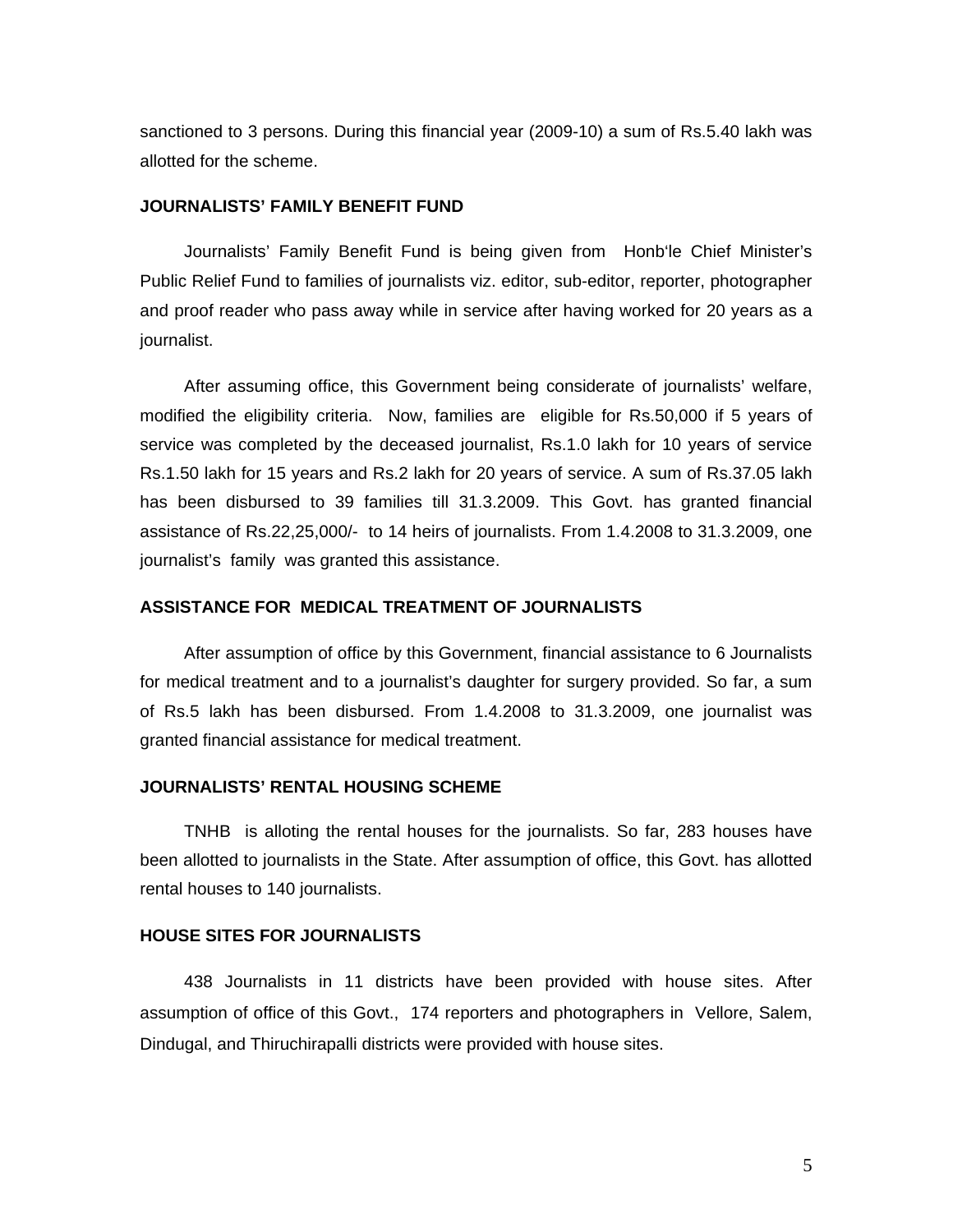#### **JOURNALISTS' WELFARE BENEFIT FUND**

As per G.O. Ms.No.17, Tamil Development, Religious Endowments and Information (Admn.4) department dated 14.1.2008, Rs.1 crore has been allocated for the Journalists' Welfare Benefit Fund and the same was deposited with Tamil Nadu Power Finance and Infrastructure Development Corporation which yields Rs.83,333/- per month as interest. Journalists who undergo medical treatment for serious illness will receive financial assistance not exceeding Rs.50,000 from this interest amount.

#### **WI-FI INTERNET IN THE PRESS ROOM**

Broadband Wireless Net Connection has been provided in the Press Room at Secretariat since 21.6.2007, enabling 20 journalists to send news and photographs simultaneously through E-mail which helps publication of news in time.

## **ACCREDITATION CARDS FOR MEDIA**

Press Accreditation Cards have been provided to media personnel, representing dailies/television channels/news agencies, on recommendation of the Press Accreditation Committee constituted by the Government. 732 persons in Chennai and 102 persons in other districts have been issued Press Accreditation Cards this year. Identity cards have been issued by the District Collectors to 907 media personnel.

#### **FREE BUS PASSES TO JOURNALISTS**

To facilitate bus travel for journalists who are in possession of Press Accreditation Cards or Press Identity Cards, free bus passes are being issued. Free bus passes to 391 accredited journalists in Chennai and 1,434 Press Identity Card holders in the districts, totaling 1825 have been issued this year at a cost of Rs.55 lakh. This department compensates this amount to the State Transport Corporations .

#### **PRESS PASS CARDS TO JOURNALISTS OF PERIODICALS**

Press Pass Cards are being issued to journalists of periodicals on the recommendations of Press Pass Recommendation Committee. Press pass cards have been issued this year (2009) to 217 reporters/photographers working in Chennai for periodicals.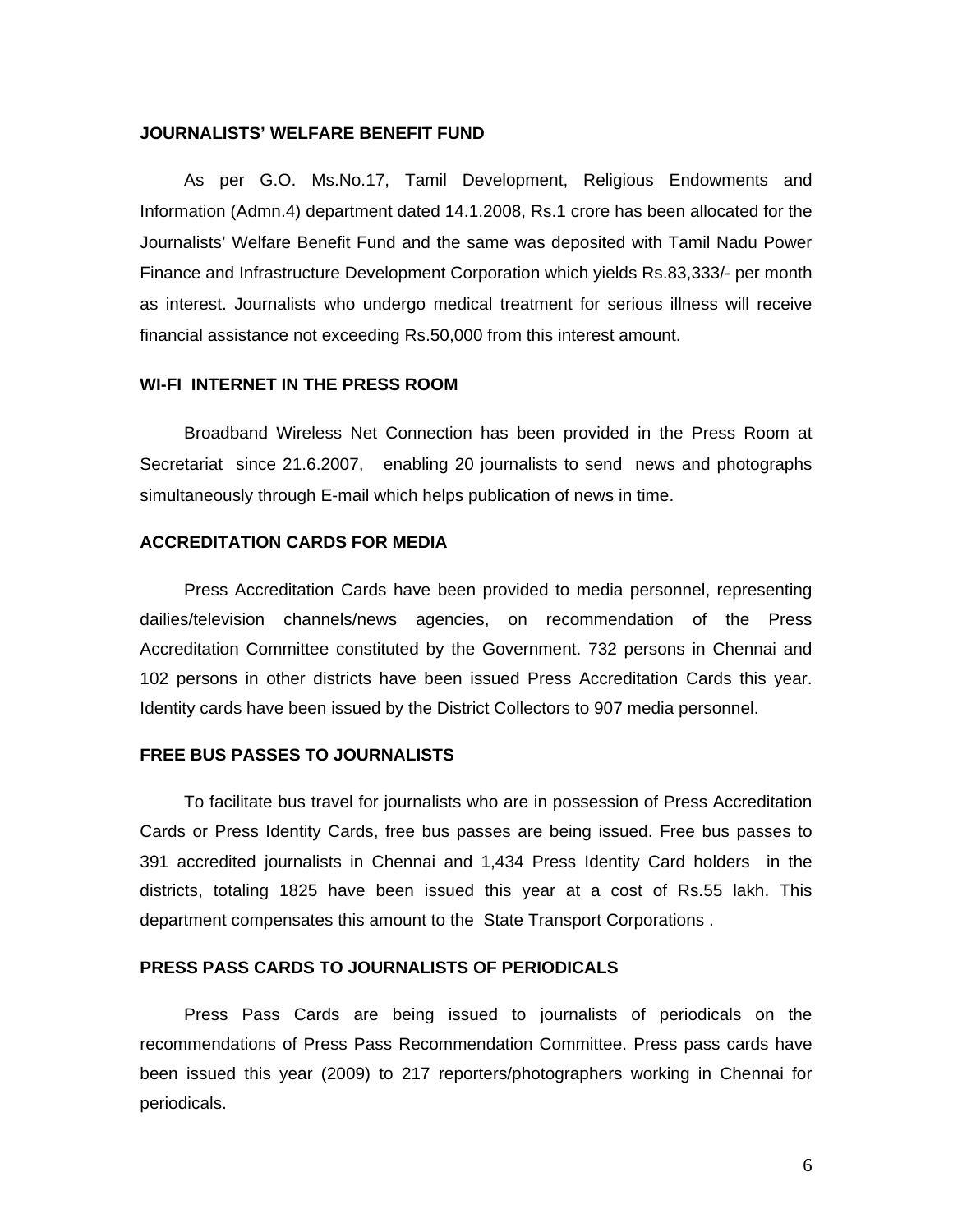## **PHOTO SECTION**

Earlier, photographs were taken in black and white, were processed and copies were printed in photo section of this department in Secretariat and were sent to all dailies and periodicals through motor cycle messengers. After the introduction of Egovernance facility, photographs are being shot on digital cameras and sent by E-mail to approximately 200 media simultaneously from Secretariat.

Three latest laptops with wireless internet facility have been purchased and photographs taken at functions are sent immediately to media through these laptops via internet from the function spot itself. All photographs taken are stored on CDs and preserved for future use and reference.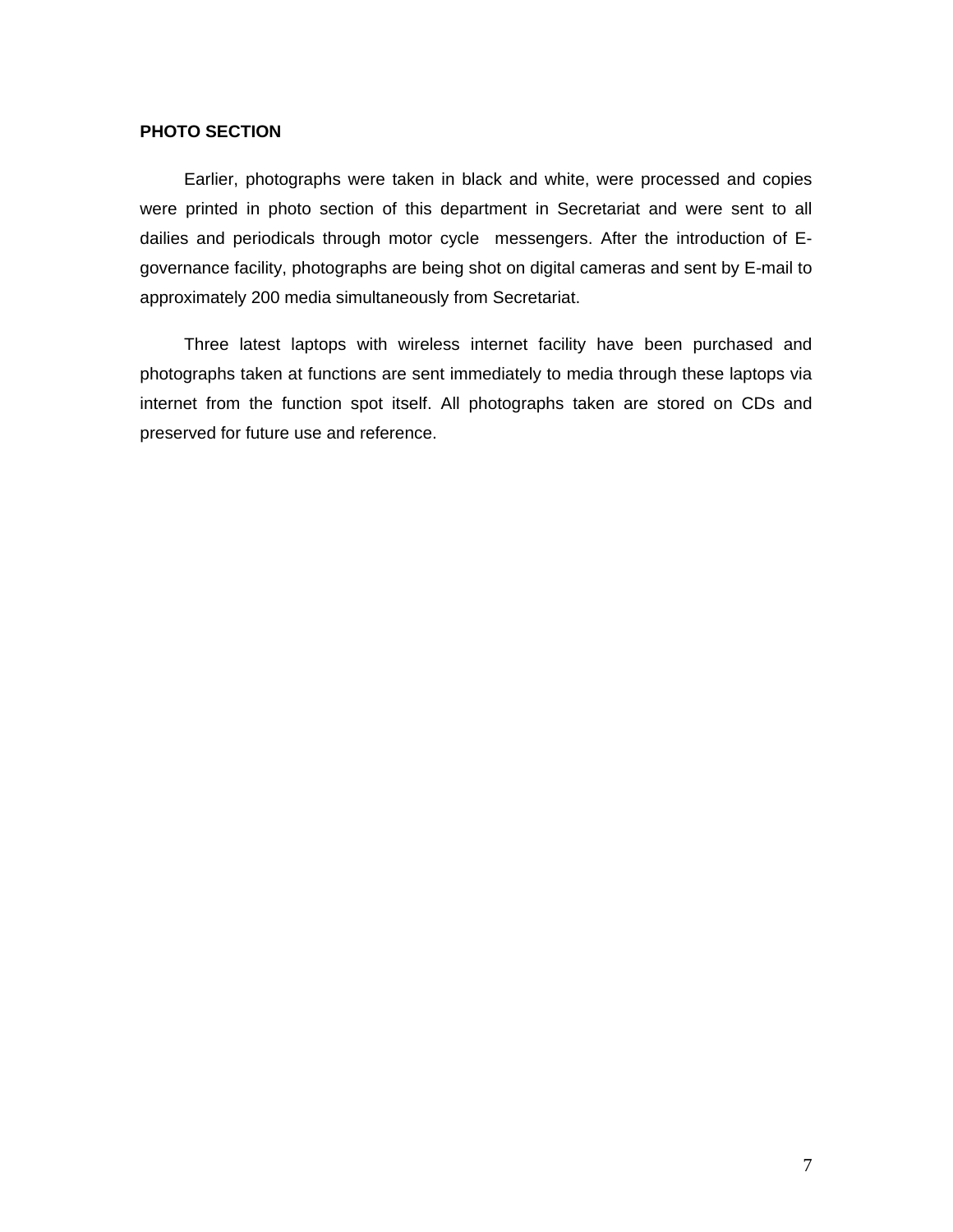### **CHAPTER-2**

#### **REFERENCE SECTION**

Reference Section sends news clippings from dailies and periodicals, both Tamil and English, to Hon'ble Chief Minister, Hon'ble Ministers concerned, Chief Secretary and Department Secretaries for perusal and action. The Reference Section has been preserving important dailies from the year 2000 and providing photocopies of necessary news items to the Government.

Since the Director of Information and Public Relations is also the Registrar of Books, two copies of books published in the state are received from the publishers every year and are registered in the section. 2,124 new books have been registered from April 2008 till March 2009.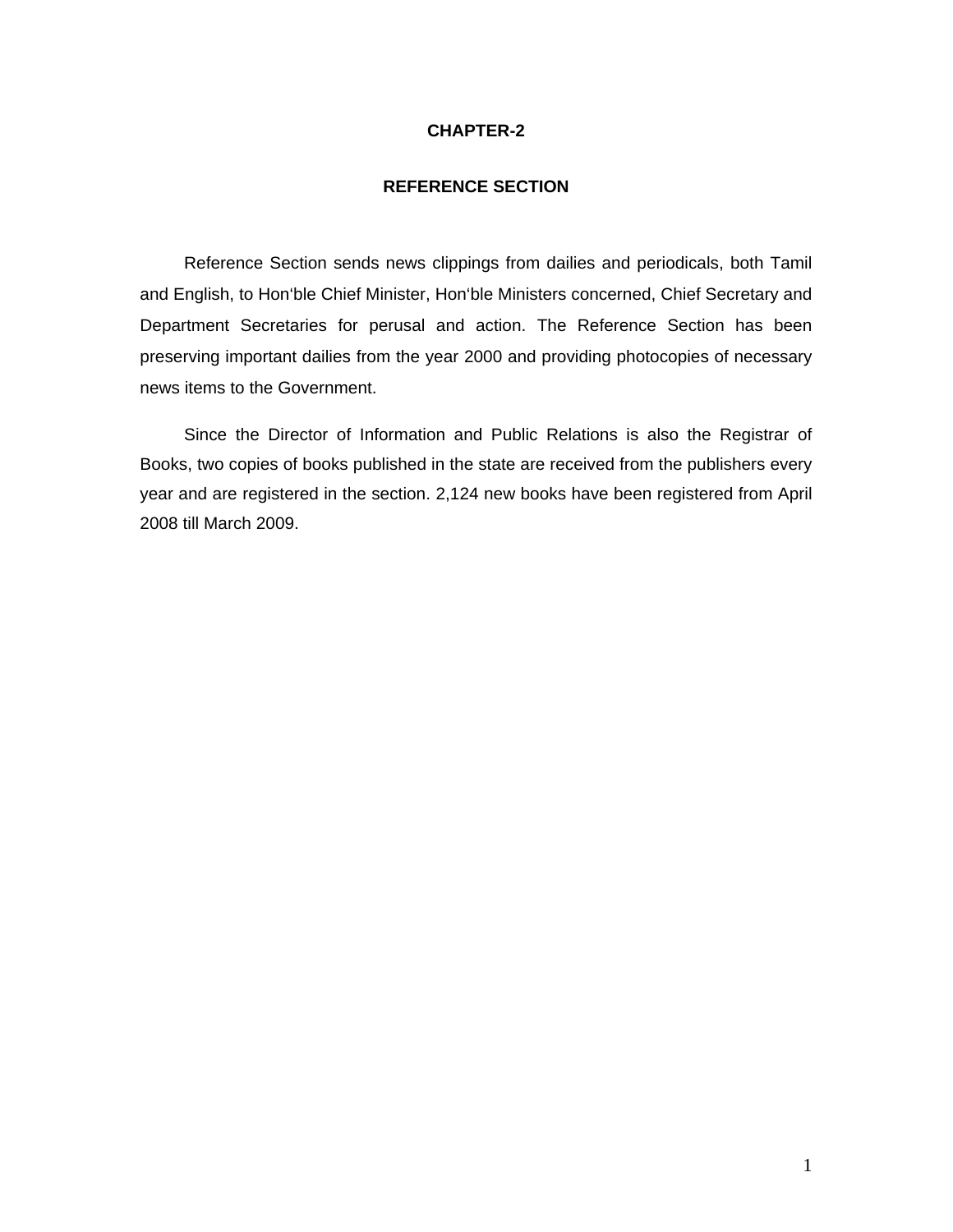## **CHAPTER-3**.

## **MEMORIALS**

 As a mark of respect and reverence to the freedom fighters who made countless sacrifices during our Nation's freedom struggle and to introduce those leaders and Tamil scholars to the young generation, 48 Memorials, 4 Arangams, 5 Commemoration Pillars and one Memorial Park have been erected and maintained by this department.

## **Memorials**

- 1. Thiruppur Kumaran Memorial, Thiruppur, Thiruppur District.
- 2. "Rationalist Poet" Udumalai Narayanakavi Manimandapam, Udumalaipettai, Coimbatore District.
- 3. Thanthai Periyar Memorial, Vaikkom, Kottayam District, Kerala State.
- 4. Periyar- Anna Memorial, Erode, Erode District.
- 5. Dheeran Chinnamalai Manimandapam, Arachalur Village, Erode District.
- 6. Mootharignar Rajaji's Birthplace, Thorapalli, Krishnagiri District.
- 7. Vallal Athiyaman Kottam, Athiyaman Kottai, Dharmapuri
- 8. Namakkal Kavignar Ramalingam Ninaivu Illam, Namakkal.
- 9. Va.Ve. Subramaniyam Memorial, Varahaneri, Thiruchirapalli District.
- 10. Pattukottai Kalyana Sundaram Manimandapam, Pattukottai, Thanjavur District.
- 11. Thillaiyadi Valliammai Memorial, Thillaiyadi, Nagapattinam District.
- 12. "Tamizh Thaatha" Ue.ve. Sa memorial, Uthamadhanapuram, Thiruvarur District.
- 13. Kaviarasar Kannadasan Manimandapam, Karaikudi, Sivagangai District.
- 14. Thavathiru Kundrakudi Adigalar Manimandapam, Kundrakudi, Sivagangai District.
- 15. Maruthupandiar Memorial, Thirupputhur, Sivagangai District.
- 16. 'Thiyagaseelar' Kakkan Manimandapam, Thumbaipatti, Melur Taluk, Madurai District.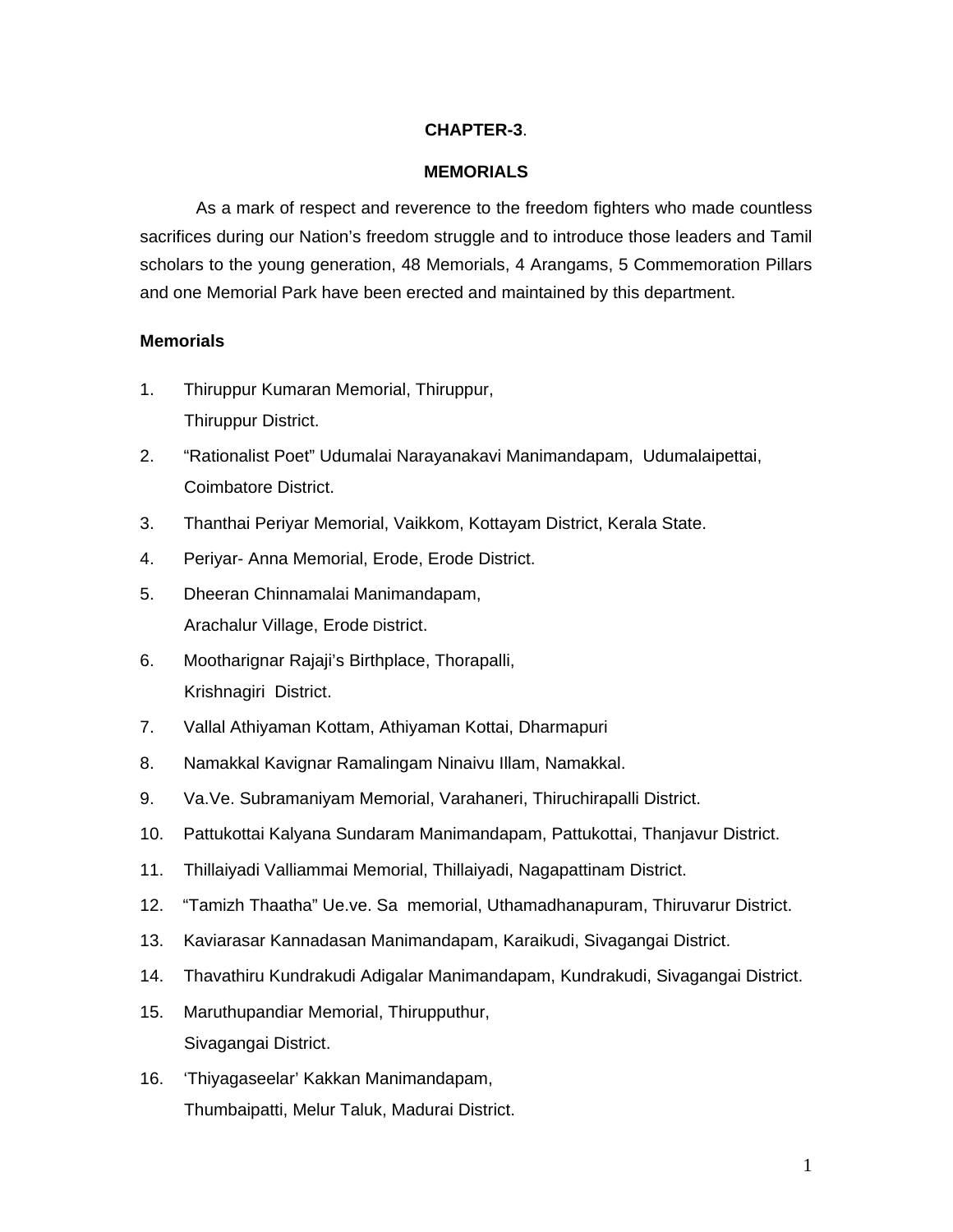- 17. 'Thiyagi' Viswanathadas Ninaivu Manimandapam, Thirumangalam, Madurai District.
- 18. Parithimar Kalaignar Manimandapam, Vilachery Village, Madurai District.
- 19. Mozhignayiru Devaneya Pavaanar Manimandapam, Sathamangalam, Madurai District.
- 20. Perunthalaivar Kamarajar Illam, Virudhunagar, Virudhunagar District.
- 21. Perunthalaivar Kamarajar Birth Centenary Manimandapam, Virudhunagar, Virudhunagar District.
- 22 Mahakavi Bharathiar Manimandapam, Ettayapuram, Thoothukudi District.
- 23. Mahakavi Bharathiar Illam, Ettayapuram, Thoothukudi District.
- 24. "Kappalottiya Thamizhan" V.O.Chidambaranar Illam, Ottapidaram, Thoothukudi District.
- 25. Veeran Alagumuthukone Manimandapam, Kattalankulam,Thoothukudi District.
- 26. Freedom Fighter Veeran Sundaralingam Memorial, Gavarnagiri, Thoothukudi District.
- 27. Freedom Fighter Veeran Vellayathevan Memorial, Vallanadu, Thoothukudi District.
- 28. Umarupulavar Memorial, Ettayapuram, Thoothukudi District.
- 29. "Kappalotiya Thamizhan" V.O.C. Manimandapam, Tirunelveli District.
- 30. Poolithevan Memorial, Nerkattumseval Village, Tirunelveli District
- 31. "Podhuvudamai Veerar" P. Jeevanandam Manimandapam, Nagercoil, Kanniyakumari District.
- 32. Gandhi Memorial, Kanniyakumari, Kanniyakumari District.
- 33. Perunthalaivar Kamarajar Manimandapam, Kanniyakumari, Kanniyakumari District.
- 34. "Sathavathani" Seiguthambi Pavalar Ninaivu Mandapam, Idalakudi, Kottar, Kanniyakumari District.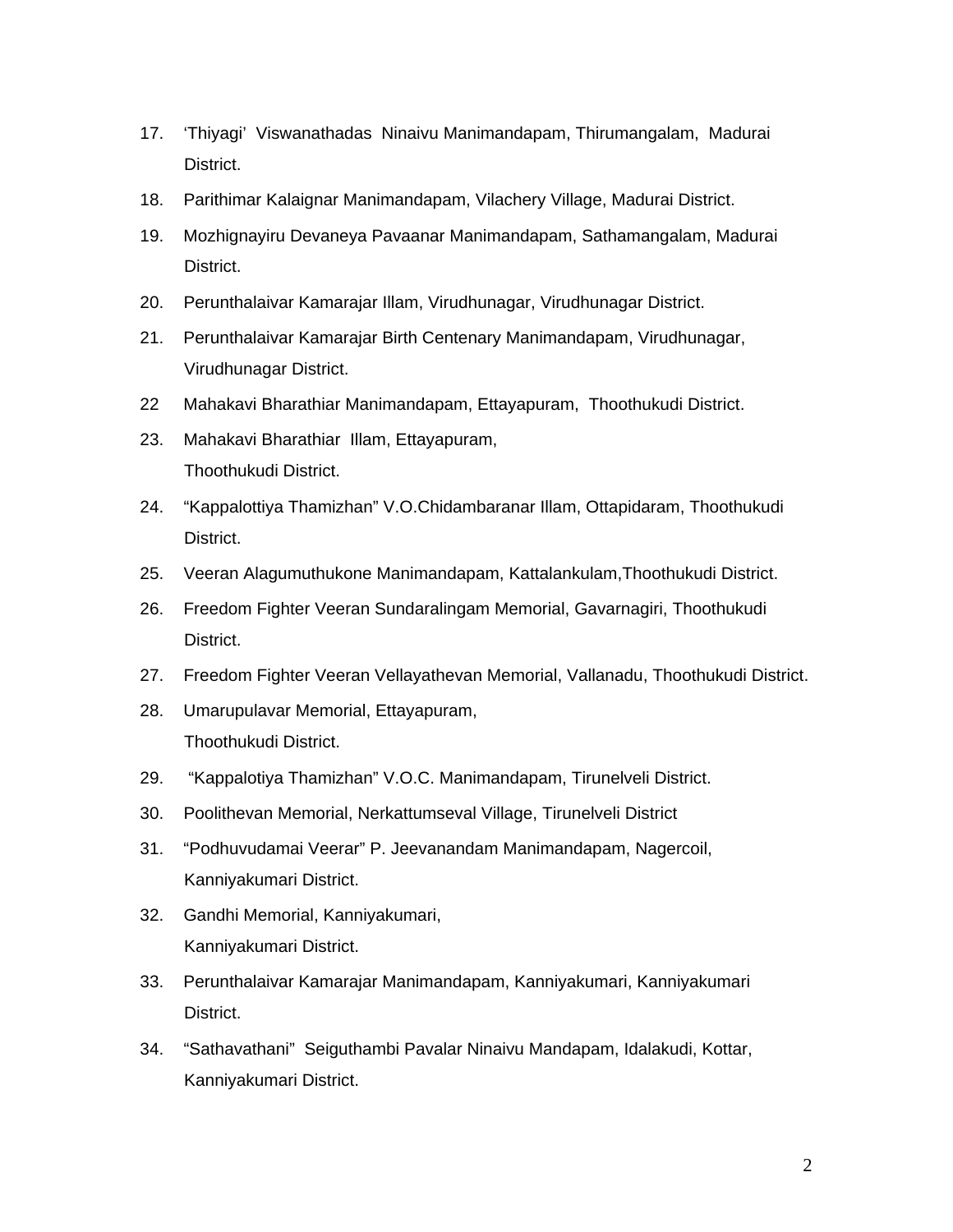- 35. Perarignar Anna Ninaivu Illam, Chinna Kanchipuram, Kanchipuram District.
- 36. Muthumandapam Memorial (in memory of Vikrama Raja Singan, the last Tamil King of Srilanka) Vellore, Vellore District.
- 37. Perarignar Anna Memorial and Perarignar Anna Museum, Marina Beach, Kamarajar Salai, Chennai District.
- 38. Bharat Ratna Dr. M.G.R Memorial and Museum, Marina Beach, Kamarajar Salai, Chennai District.
- 39. Mahakavi Bharathiyar Ninaivu Illam, Thulasinga Perumal Koil Salai, Thiruvallikeni, Chennai District.
- 40. Perunthalaivar Kamarajar Ninaivu Illam, Thirumalai Salai, Thiyagaraya Nagar, Chennai District.
- 41. Valluvar Kottam, Nungambakkam, Chennai District.
- 42. Gandhi Mandapam, Sardar Vallabhai Patel Salai, Guindy, Chennai District.
- 43. Mootharignar Rajaji Memorial, Sardar Vallabhai Patel Salai, Guindy, Chennai District.
- 44. Mozhippor Thiyagigal Manimandapam, Sardar Vallabhai Patel Salai, Guindy, Chennai District.
- 45. Thiyagigal Manimandapam, Sardar Vallabhai Patel Salai, Guindy, Chennai District.
- 46. Periyavar M. Bhakthavatchalam Memorial, Sardar Vallabhai Patel Salai, Guindy, Chennai District.
- 47. Perunthalaivar Kamarajar Memorial, Sardar Vallabhai Patel Salai, Guindy, Chennai District.
- 48. Kanniyathendral Quaid-e-Milleth Manimandapam, near Quaid-e-Milleth Government Women's College, Chennai District.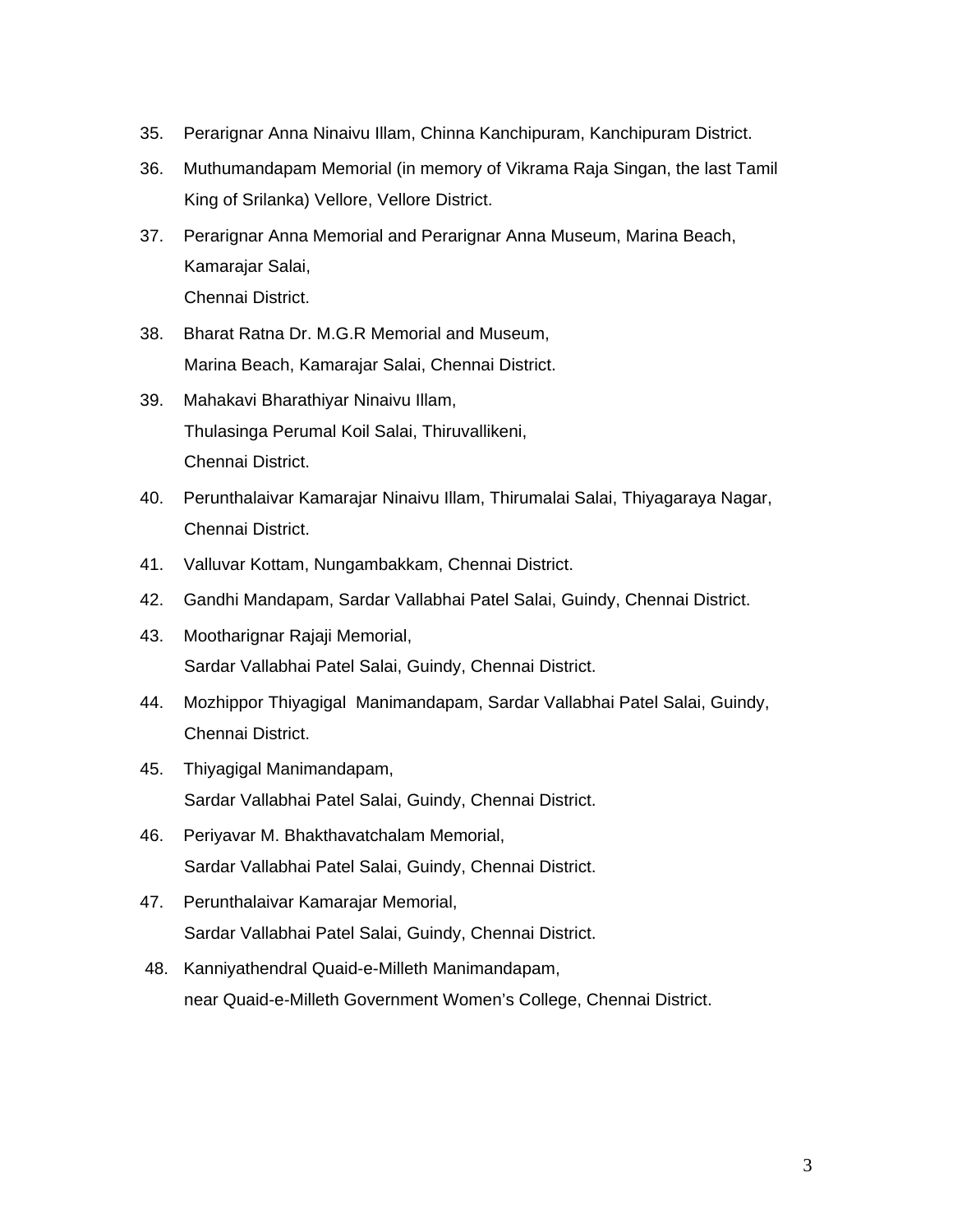## **Arangams**

- 1. Rajaji Mandapam, Omandurar Govt. Estate, Chennai District.
- 2. Kalaivanar Arangam, Wallajah Salai, Chennai District.
- 3. Anna Kalai Arangam, Vellore, Vellore District.
- 4 Mahamagam Auditorium, Kumbakonam, Thanjavur District.

## **Commemoration Pillars**

- 1. "Quit India" Movement's Golden Jubilee Commemoration Pillar, Gandhi Mandapam Campus, Sardar Vallabhai Patel Salai, Guindy, Chennai District.
- 2. Golden Jubilee of India's Independence Commemoration Pillar (Near War Memorial), Kamarajar Salai, Chennai District.
- 3. Golden Jubilee of Indian Republic Commemoration Pillar, Near Gandhi Statue, Kamarajar Salai, Chennai District.
- 4. Commemoration Pillar of Sepoy Mutiny, Vellore, Vellore District.
- 5. Perunthalaivar Kamarajar Centenary Pillar, Virudhunagar.

## **Memorial Park**

• Veerapandiya Kattabomman Memorial Park in Kayathar, Thoothukudi District where he was hanged to death.

#### **Statues**

• The statue of "Nadigar Thilagam Chevalier" Sivaji Ganesan who was a personification of true friendship and an embodiment of film acting was erected in Kamarajar Salai, Chennai at a cost of Rs.8.95 lakh and was unveiled by the Hon'ble Chief Minister on 21.7.2006.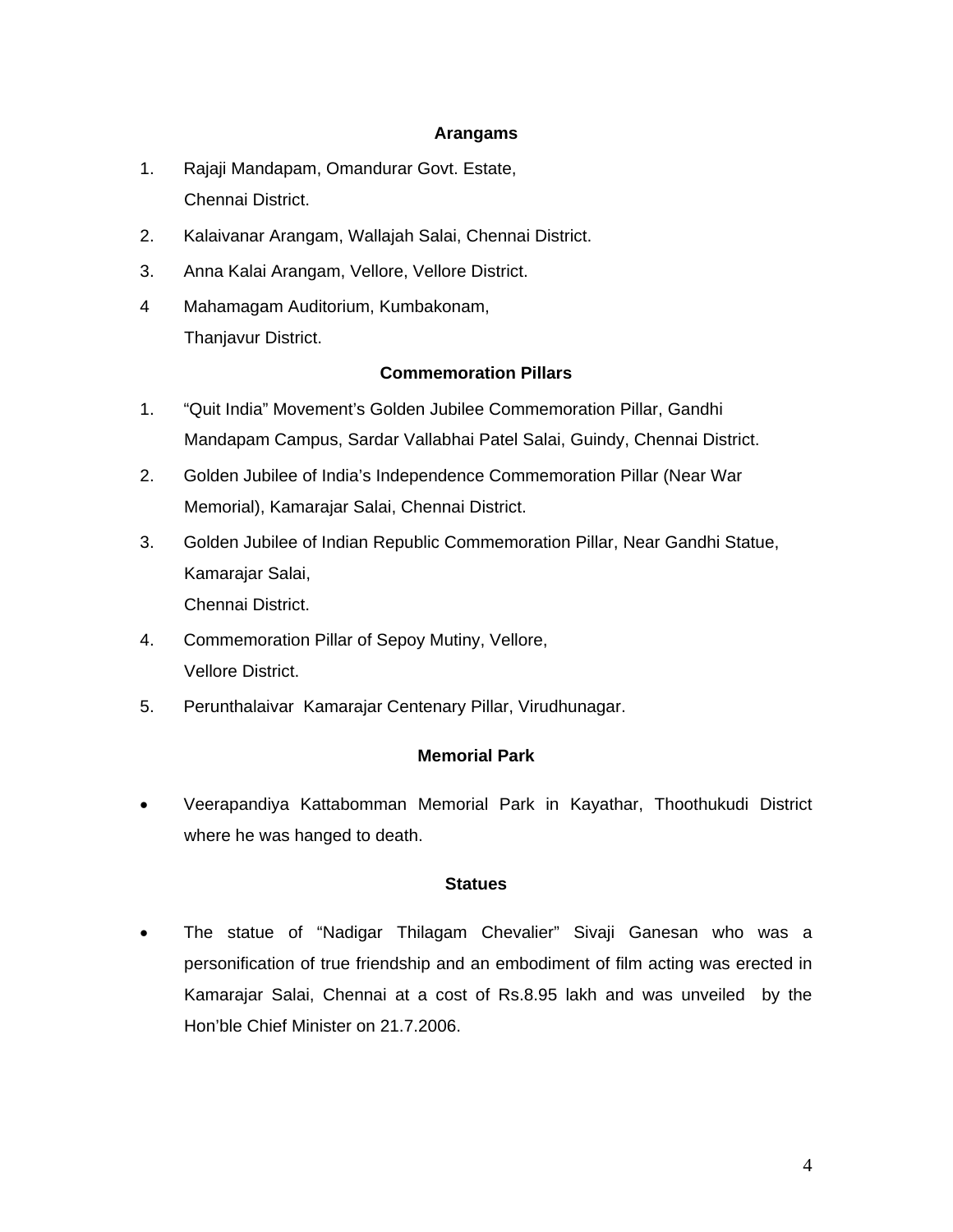• A statue of freedom fighter Thiyagi Chenbagaraman, with pedestal, was erected at a cost of Rs.1.77 lakh in front of the Thiyagigal Manimandapam in Gandhi Mandapam Campus, Guindy, Chennai and was unveiled on 17.7.2008.

## **Other Works**

- Rs.21 lakh was allotted for building a memorial for Rettamalai Srinivasan in Gandhi Mandapam Campus, Guindy, Chennai. Work is nearing completion.
- A Memorandum of Understanding was signed with AIRCEL to improve the Gandhi Mandapam Campus at an estimate of Rs.80 lakh under the supervision of the Public Works Department.
- Hon'ble Minister had announced on the floor of the Assembly, during the Demand No.28 of Information and Publicity for 2007-08, that a memorial for Pattukkottai Azhagiri will be constructed in Pattukkottai in Thanjavur district. Orders have been issued to build the memorial at a cost of Rs.39 lakh on the Pattukkottai-Thanjavur Road in Avudaiyankulam in Pattukkottai. The work is in progress.
- Action is being taken to build memorials with statues for 'Thamizhisai Moovar' Arunachala Kavirayar, Marimuthaapillai and Muthuthandavar at Seerkazhi.
- Order has been issued to build a memorial for freedom fighter Thiyagi P.Srinivasa Rao at a cost of Rs.25 lakh at Thiruthuraipoondi in Thiruvarur district.
- Repair and renovation works at a cost of Rs.7 lakh in Bharathiyar Illam, Thiruvallikeni, Chennai have been carried out.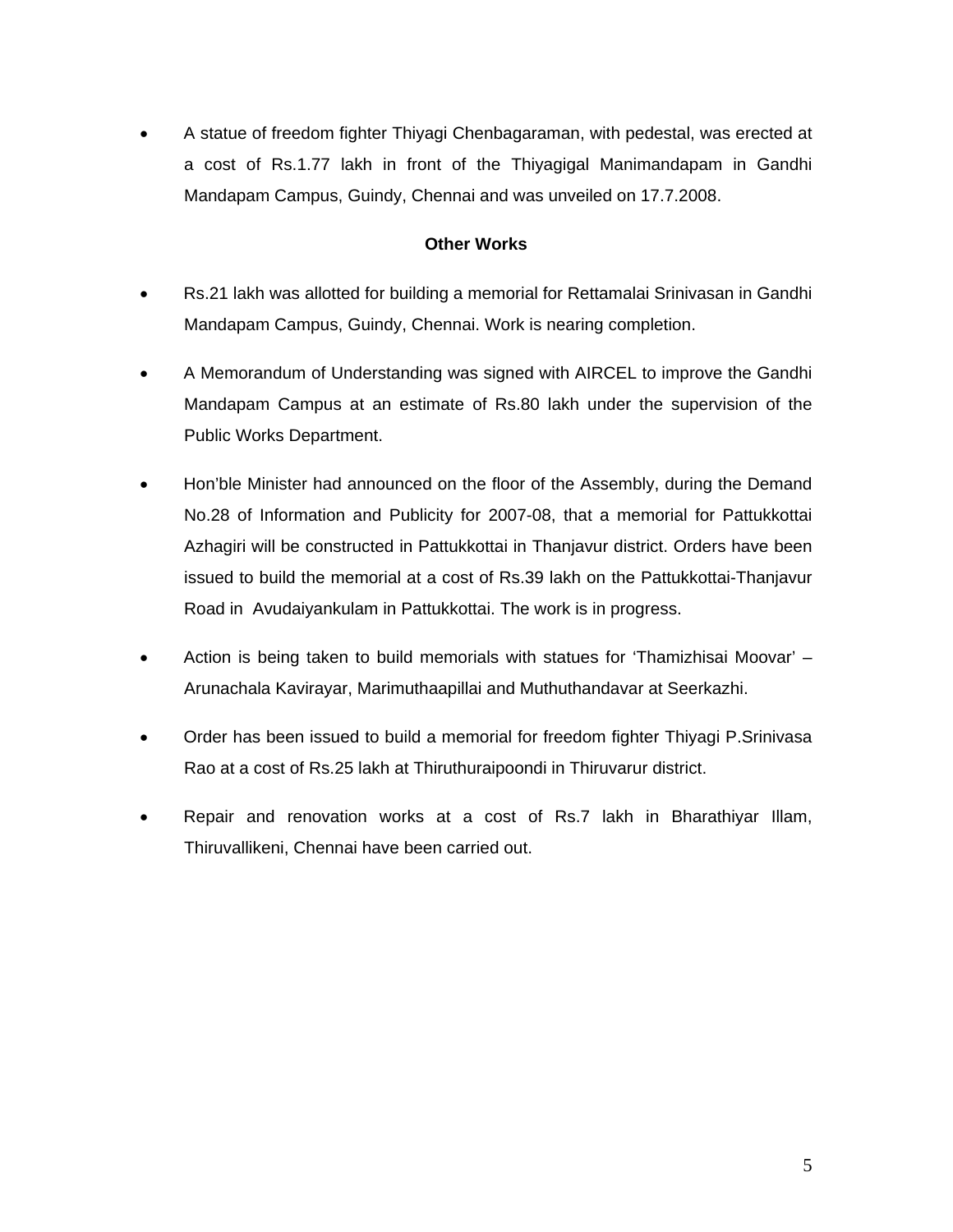### **CHAPTER-4**

## **GOVERNMENT FUNCTIONS**

The Tamil Nadu Government honours those who fought for our nation's freedom, leaders who toiled for the cause of Tamil language and eminent scholars by celebrating their birth days and observing their death anniversaries. On these occasions, floral tributes are paid to their portraits placed near their statues.

The statues of the following leaders are garlanded and floral tributes are paid on behalf of the Government to their portraits placed near their statues.

| 1.  | January 17  | Birthday of Bharat Rathna Dr.M.G.R.                                    |
|-----|-------------|------------------------------------------------------------------------|
| 2.  | January 23  | Birthday of Netaji Subash Chandra Bose                                 |
| 3.  | January 30  | Death Anniversary of Uthamar Gandhi                                    |
| 4.  | April 14    | Birthday of Dr. Ambedkar                                               |
| 5.  | April 27    | Birthday of Sir Pitty Thiyagarayar                                     |
| 6.  | April 29    | Birthday of Paventhar Bharathi Dasan                                   |
| 7.  | May 8       | "Symbol of Tamil culture" Kannagi<br>On full moonday (Chitra Pournami) |
| 8.  | June 5      | Birthday of Kanniyathenral<br>Quaid-e-Milleth                          |
| 9.  | June 24     | Birthday of Kaviarasu Kannadasan                                       |
| 10. | July 15     | Birthday of Perunthalaivar Kamarajar                                   |
| 11. | July 17     | 'Thiyagigal Dhinam'<br>Thiyagi Arya alias Bhashiyam                    |
| 12. | July 17     | 'Thiyagigal Dhinam'<br>Thiyagi Sankaralinganar                         |
| 13. | September 5 | Birthday of<br>Kappalottiya Thamizhan V.O.C.                           |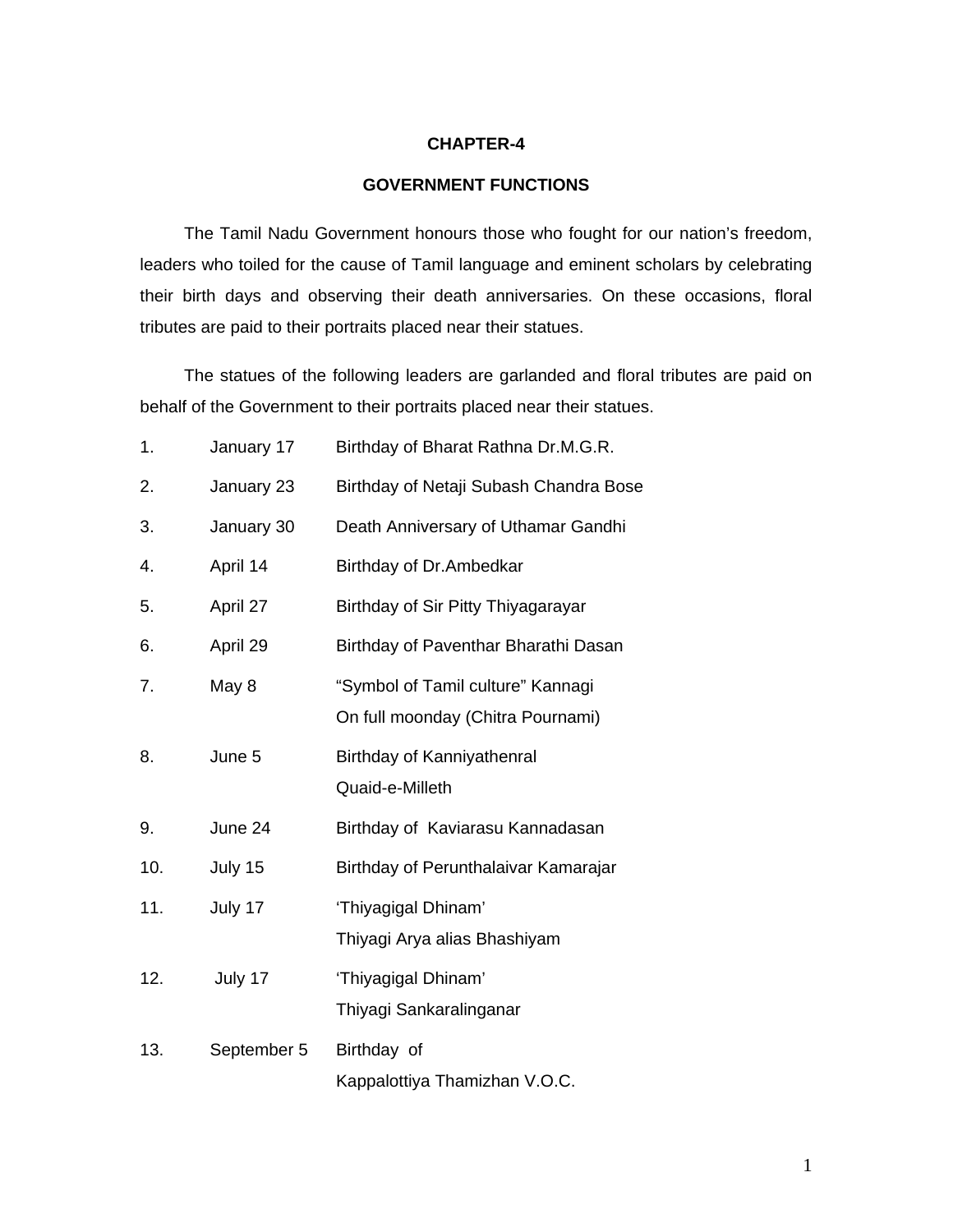| 14. | September 15 | Birthday of Perarignar Anna         |
|-----|--------------|-------------------------------------|
| 15. | September 17 | Birthday of Thanthai Periyar        |
| 16. | September 29 | Birthday of Former Mayor Sivaraj    |
| 17. | October 2    | Birthday of Uthamar Gandhi          |
| 18. | October 30   | Birthday of                         |
|     |              | Pasumpon Muthuramalinga Thevar      |
| 19. | November 14  | Birthday of Pandit Jawaharlal Nehru |
| 20. | Decmber 10   | Birthday of Mootharignar Rajaji     |
| 21  | December 11  | Birthday of Mahakavi Bharathiyar    |

Every year, celebrations marking the birth anniversaries of following leaders are organised in the districts. They are :- Veeran Alaghumuthukone at Kovilpatti in Thoothukudi District, V.O.Chidambaranar at Ottapidaram, Veerapandiya Kattabomman at Panchalankurichi, Veeran Sundaralingam at Gavarnagiri, Mahakavi Bharathiyar at Ettayapuram, Rebel Muthuramalinga Sethupathi at Ramanathapuram, Adiperukku vizha in memory of Deeran Chinnamalai at Odanilai in Erode district, Valvil Ori festival in Kollimalai in Namakkal district, Pasumpon Muthuramalinga Thevar in Madurai and Ramanathapuram districts and Mootharignar Rajaji at Thorapalli in Krishnagiri district.

#### **Special functions**

- 1. The centenary celebrations of the weekly magazine "Oru Paisa Tamizhan" founded by Ayothidasa Pandidhar was celebrated on 08.07.2008 at Chennai.
- 2. Hon'ble Chief Minister released commemorative postal stamps of Sir Pitty Thiyagarayar, T.M.Nair and Dr.C.Natesan on 17.06.2008.
- 3. Thiruvalluvar day and Government Awards function were conducted on 16.01.2008 at Kalaivanar Arangam, Chennai. Hon'ble Chief Minister gave away the awards.
- 4. In connection with the birth centenary of Perarignar Anna, the Government of Tamil Nadu conducted a photo exhibition on the life and achievements of Perarignar Anna at Kalaivanar Arangam, Chennai.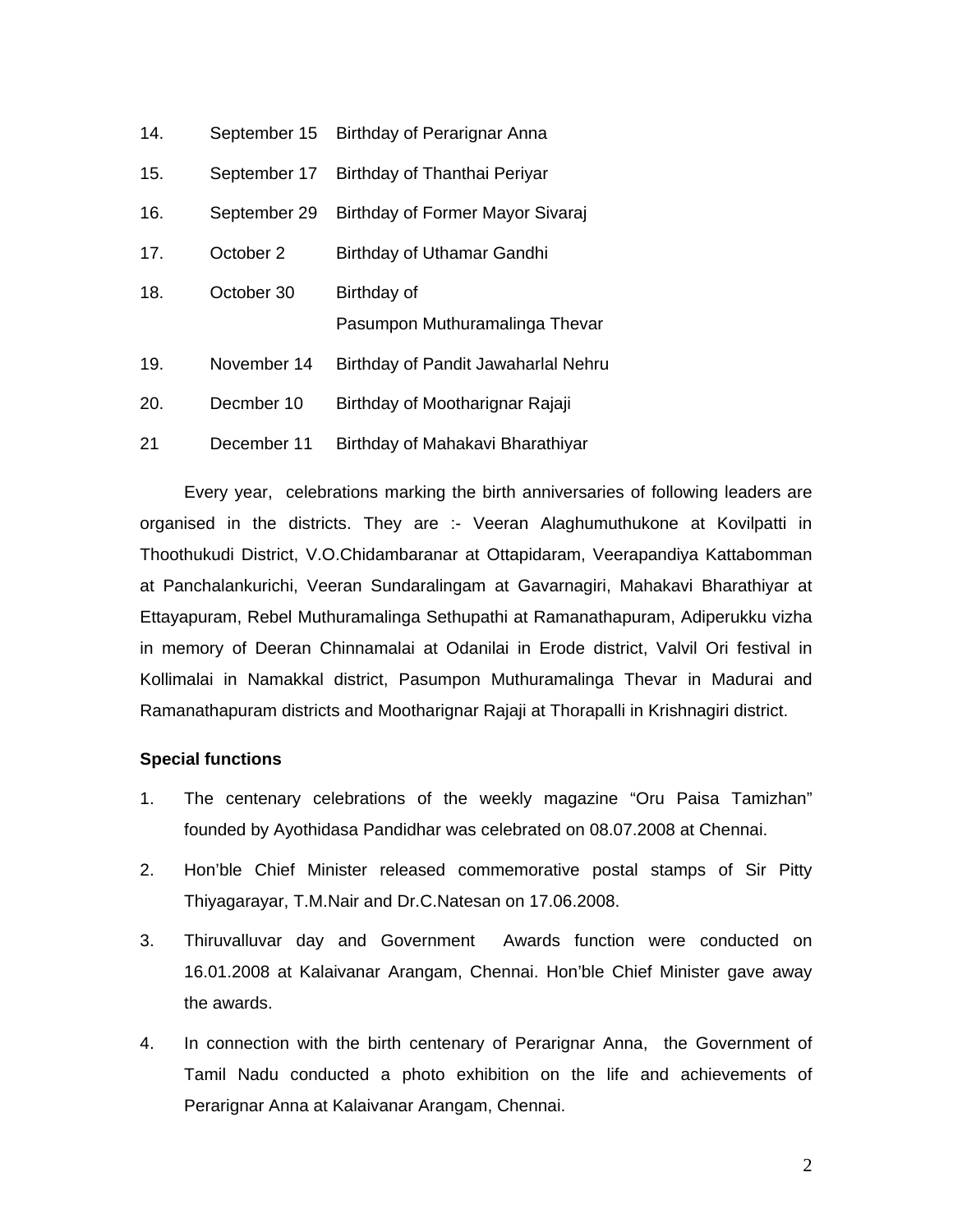5. A photo exhibition based on the life and achievements of Perarignar Anna was conducted on 14.01.2009 (Tamil New Year Day) at Tamil Nadu House, New Delhi.

#### **Perarignar Anna Centenary Celebrations**

Hon'ble Minister for Finance while presenting the annual budget for the year 2008- 2009, said "on behalf of Chief Minister Kalaignar, I announce that Centenary of Perarignar Anna will be celebrated in a grand manner throughout the state in 2009, so as to enable the present day youth understand the incredible leader Anna".

Accordingly, the centenary of Perarignar Anna is being celebrated in a grand manner since 15.9.2008 by highlighting the remarkable services rendered by Anna in fields such as political, economic, social, linguistic, literary, dramatics and film, as mentioned below.

#### 1. **Photo exhibitions:-**

 The centenary celebrations of Perarignar Anna commenced in all districts with photo exhibitions highlighting the important achievements of Perarignar Anna, accompanied by debates, seminars and poets forum.

## 2. **Naming all Government buildings after Anna :-**

 In this birth centenary year, all the Government buildings built at a cost of not less than Rs.one crore and all Government buildings which constitute special wings are being named after Anna.

### 3. **Youth Sports Competitions:-**

 All the Youth Sports Competitions in District Capitals conducted by Sports Development Authority were named after Anna. Relay race of Anna Torch will be held throughout the state in September 2009.

#### 4. **Women Awareness programmes:-**

 Various competitions and cultural activities were conducted by Women Self Help groups throughout the state and prizes distributed.

#### 5. **Production of documentary and short film on Anna:-**

 Tamil Nadu Films Division has produced a documentary film on Anna titled "Anna Vazhgirar" and released on the birth centenary day of Anna throughout the state.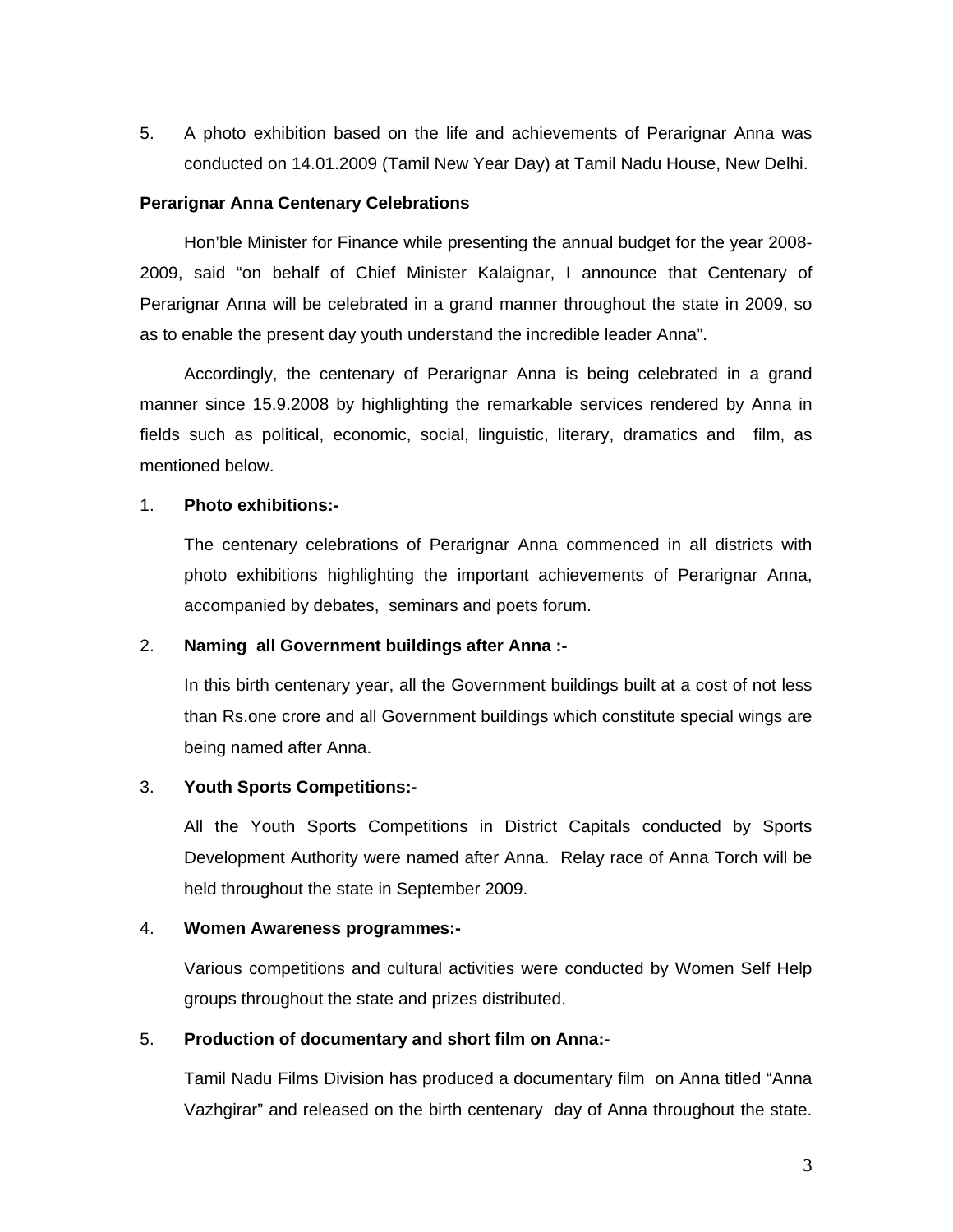Besides, the same documentary was telecast on Kalaignar TV, Pothigai, Win, Mega and Tamizhan TV. It was telecast on local cable television channels and through video vans by Information and Public Relations Officers in the districts.

## 6. **Audio C.D.s**:-

 Audio C.D.s of 12 speeches of Anna and 12 songs on Anna were produced and broadcast throughout the state through IPROs in the district.

## 7. **Other works:-**

- Anna Memorial pillars and attractive arches in all districts and special decorative arch in Kancheepuram are in the process of erection.
- Coins with the portrait of Perarignar Anna will be released shortly.
- Exclusive Website on Anna to be launched shortly.
- Auditorium of international standard in Chennai and auditoriums in districts in the name of Anna will be built.
- Women awareness campaigns, oratorical and essay competitions among school and college students are being conducted throughout the state.
- Depiction of the life of Anna through folk arts.
- Special Souvenir on the commemoration of birth centenary of Anna.
- Establishment of Chairs in the name of Anna in all the Universities of Tamil Nadu.
- Booklet containing famous sayings of Anna prepared for free distribution throughout the State.
- Various programmes relating to Anna Centenary are organized by Government Departments, local bodies, Schools and colleges in such way that at least one programme is being conducted in one part of our state everyday through the year.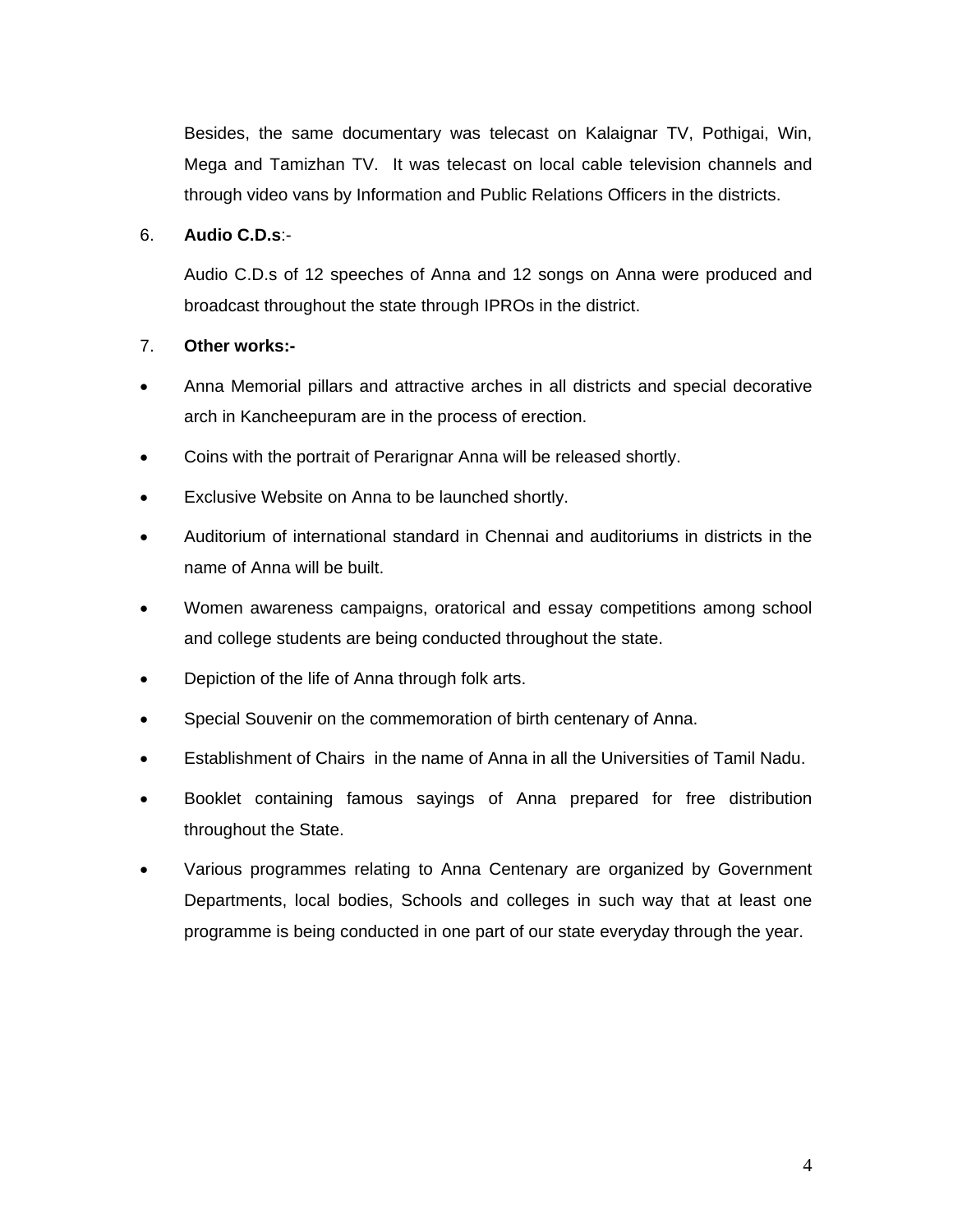#### **CHAPTER-5**

#### **ADVERTISEMENT**

The Department of Information and Public Relations is carrying out exceptional work in publicizing Government policies, schemes, activities and achievements in daily newspapers enabling the public to understand them well.

All the advertisements of Government departments, boards, corporations and undertakings are centralised through this department and released to dailies and periodicals. The advertisements are released after considering their importance, the target group and area to which they should reach.

Government welfare schemes such as :

- 1] Laying of foundation stone for the new Legislative Assembly Secretariat buildings.
- 2] Inauguration of operating new buses in various bus routes by Metropolitan Transport Corporation, Chennai
- 3] Inauguration of Arasu Cable T.V
- 4] Inauguration of several fly-over bridges.
- 5] Inauguration of Vellore Municipal Corporation.
- 6] Inauguration of Thoothukudi Municipal Corporation.
- 7] Inauguration of Thiruppur Municipal Corporation.
- 8] Scheme for provision of 1 kg rice for Rs.1 in fair price shops
- 9] Scheme for sale of provisions for Rs.50 in fair price shops.
- 10] Distribution of free dhotis to the families below poverty line, in connection with Thamizhar Thirunaal.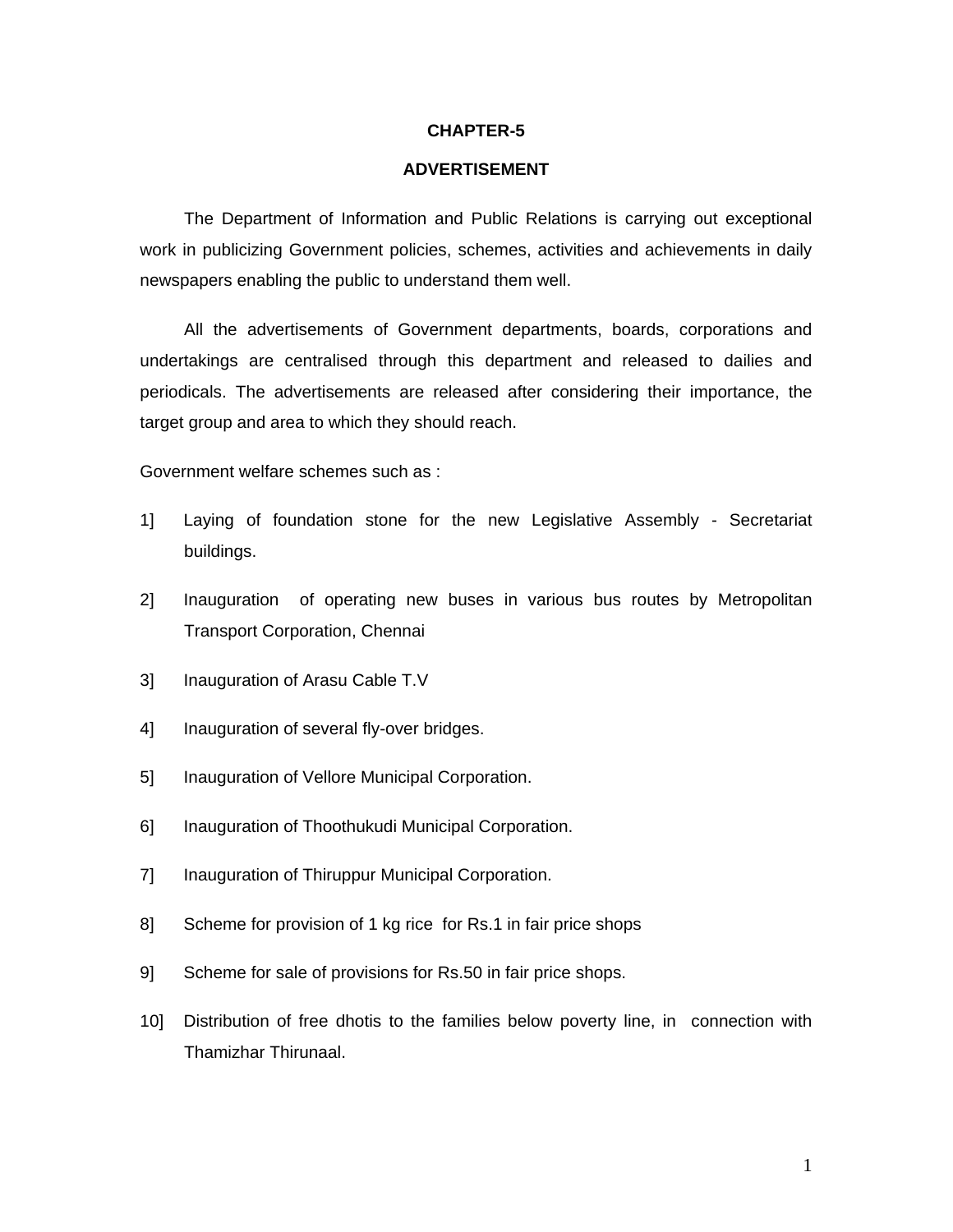11] Distribution of free cooking ingredients for Pongal to public in connection with Thamizhar Thirunaal.

were released to leading dailies so that they reach all sections of people and create awareness of Govt. welfare schemes among them regarding Government welfare schemes. Advertisements of importance are released to increase the influx of foreign tourists. Discussions with the publishers of newspapers were held to publish articles free of cost along with advertisements and to avail concessions on advertisement charges thereby reducing expenses. Advertisements that portray the infrastructure availablity in the state have paved the way for the attraction for foreign direct investment and additional investment from investors from other states.

By adopting modern technology, tender and display advertisements are released through the National Informatics Centre of Government of India free of cost in Government website www.tn.gov.in and permission has been granted to make tender schedules freely available on the Website www.tender.tn.gov.in so that the Government advertisements reach the public without any additional expenditure.

As the Government advertisements are released in newspapers as well as websites, transparency in Government administration is ensured. It also facilitates all eligible persons to participate in Government tenders.

The State and the District Tender Bulletins are released every week giving detailed information about the activities of the Government under the provisions of the Tamil Nadu Transparency in Tenders Act 1998 and the Tamil Nadu Transparency in Tenders Rules 2000 framed thereunder.

Tender advertisements for purchase at a cost of Rs.5 lakhs to Rs.10 lakh and works at a cost of Rs.10 lakh to Rs.25 lakh are released in District Tender Bulletins. Tender advertisements for purchase exceeding the cost of Rs.10 lakh and works exceeding the cost of Rs.25 lakh are released in State Tender Bulletin. Decisions taken on the tenders are also published in the bulletins.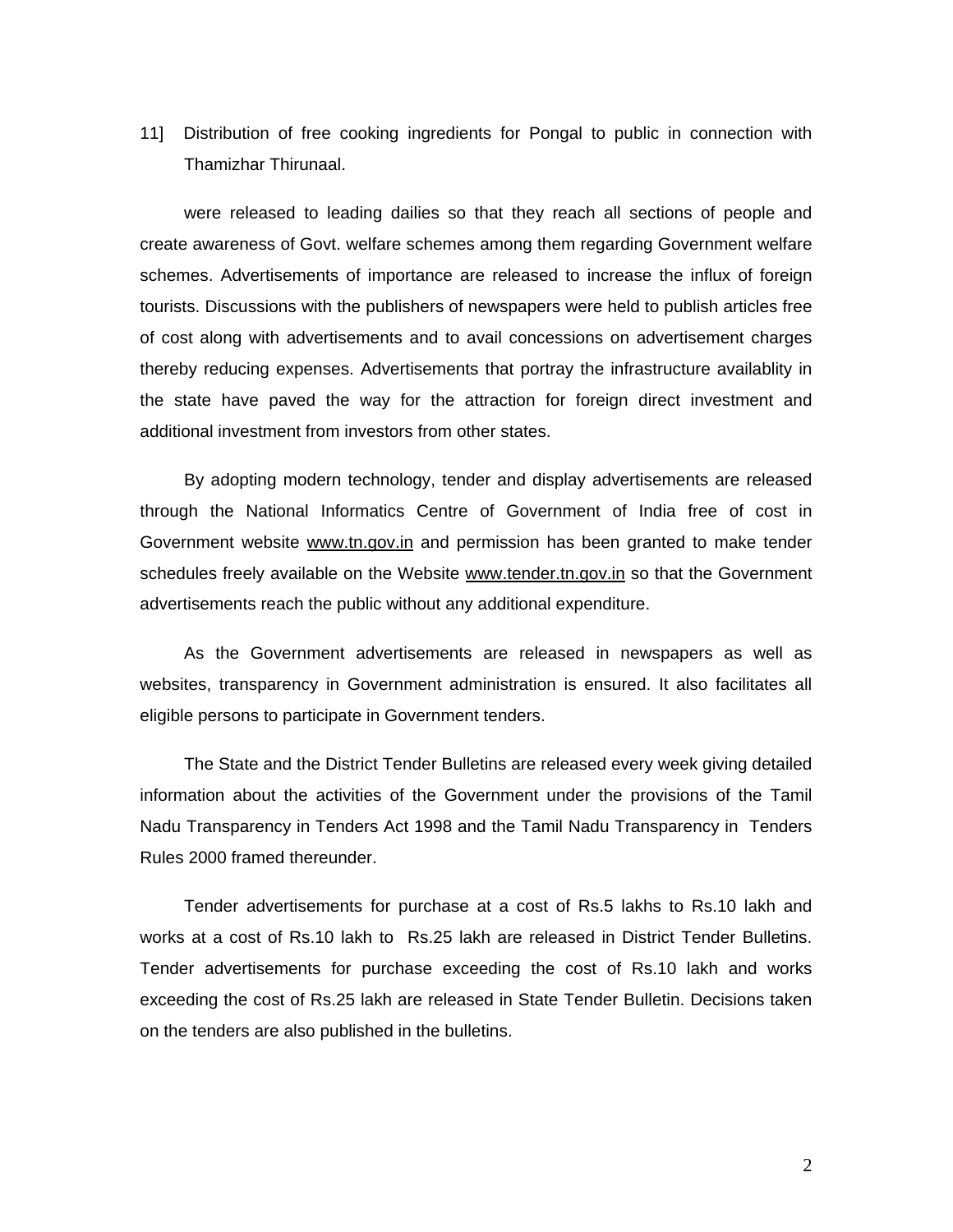#### **CHAPTER-6**

## **TAMIL NADU GOVERNMENT FILM AWARDS & FILM SUBSIDY & SMALL SCREEN AWARDS**

In order to encourage the Tamil Film industry, the Government of Tamil Nadu have been presenting Film Awards to the Best Tamil feature films, actors, actresses and technicians since 1958. The Government constitute a committee every year to select the best feature films, actors, actresses and technicians. The following awards are presented to the films selected by the Committee.

- 1. First Prize Rs.2 lakh cash, a memento and certificate
- 2. Second Prize Rs.1 lakh cash, a memento and certificate
- 3. Third Prize Rs.75,000 cash, a memento and certificate
- 4. Special Prize Rs.75,000 cash, a memento and certificate

A cash award of Rs.1.25 lakh along with a memento and certificate is awarded as special prize to a Tamil film which portrays the dignity in women.

A five sovereign gold pendant, a memento and certificate are presented to the selected actors, actresses and technicians. Dubbing Artistes, both male and female, have been included for these awards since 2000. New awards for Best Character Artiste (Male), Best Character Artiste (Female) and Best Comedy Artiste (Female) were instituted in 2001 and are presented. Cash awards of Rs.50,000/- as first prize, Rs.25,000/- as second prize and Rs.10,000/- as third prize are given to films depicting values of small families. Tamil Nadu Government Film Awards for the year 2005 and 2006 were presented in the function organised at Madras University Centenary Auditorium on 16.10.2007. Award Selection Committee to select the best films for 2007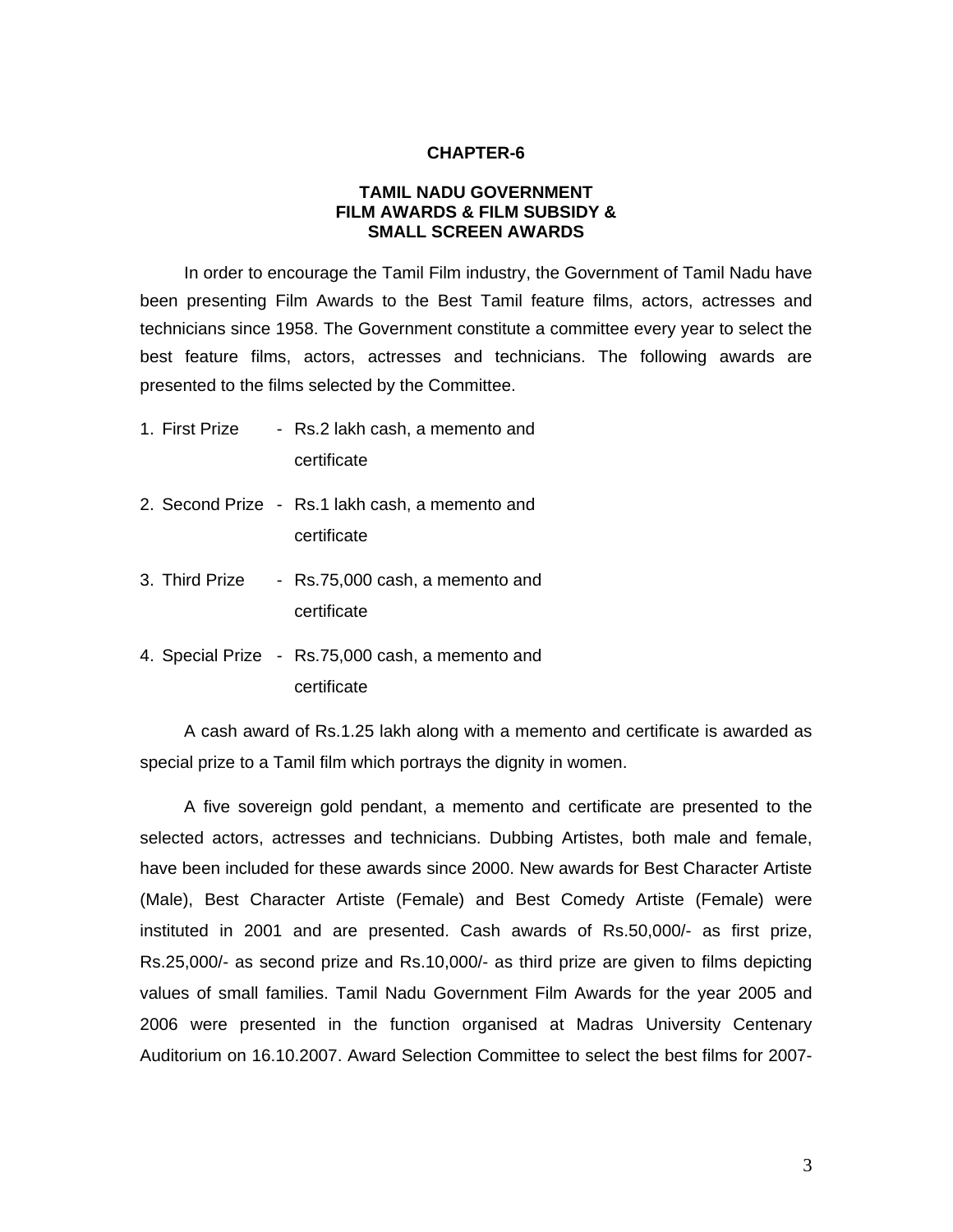2008 has been constituted with Justice (Retd.) A.K. Rajan and 12 members. The screening of films to the committee members is going on.

#### **Veteran Awards**

Veteran Awards are presented in the name of Arignar Anna, Kalaivanar N.S.Krishnan, M.K.Thiyagaraja Bhagavathar, Raja Sando, Makkal Thilagam M.G.R., Kavignar Kannadasan and Nadigar Thilagam Sivaji Ganesan who have occupied a permanent place in the history of Tamil Film Industry.

#### **Government Subsidy**

To encourage production of quality low-budget films with social commitment, the Government of Tamil Nadu is implementing a scheme of granting subsidy to such films. Every year, a Selection Committee is constituted by the Government to select quality Tamil films for the grant of subsidy. Every selected film is granted a subsidy of Rs.7 lakh. A total of 45 and 49 applications were received for the years 2005 and 2006 respectively. 70 films were granted subsidy A selection committee has been constituted with Justice (Retd.) B. Baskaran and 8 members to select the films for the grant of subsidy for the year 2007. On recommendation of the selection committee, subsidy will be granted.

#### **Small Screen Awards**

In continuation of the announcement on the floor of the Legislative Assembly, during 2007-08 budget speech that the Artistes of the small screen will be honoured and encouraged, Hon'ble Chief Minister has constituted a Committee, for selection of the best artistes of the small screen for the year 2006. On recommendation of the committee, awards for small screen artistes were given on 8.8.2008 at Kalaivanar Arangam.

A cash prize of Rs.2.00 lakh, a memento and a certificate constitute the first prize. A cash prize of Rs.1.00 lakh, a memento and a certificate constitute the second prize. A cash prize of Rs.1.00 lakh, memento and a certificate are awarded every year for the best weekly serial. Besides, a 5 sovereign gold pendant, a memento and a certificate will be presented to the Best Director, Best Hero, Best Heroine, Best Music Director, Best Story Writer, Best Screen Play Writer, Best Dialogue Writer, Best Cinematographer, Best Editor, Best Character Artiste, (Male and Female), Best Villain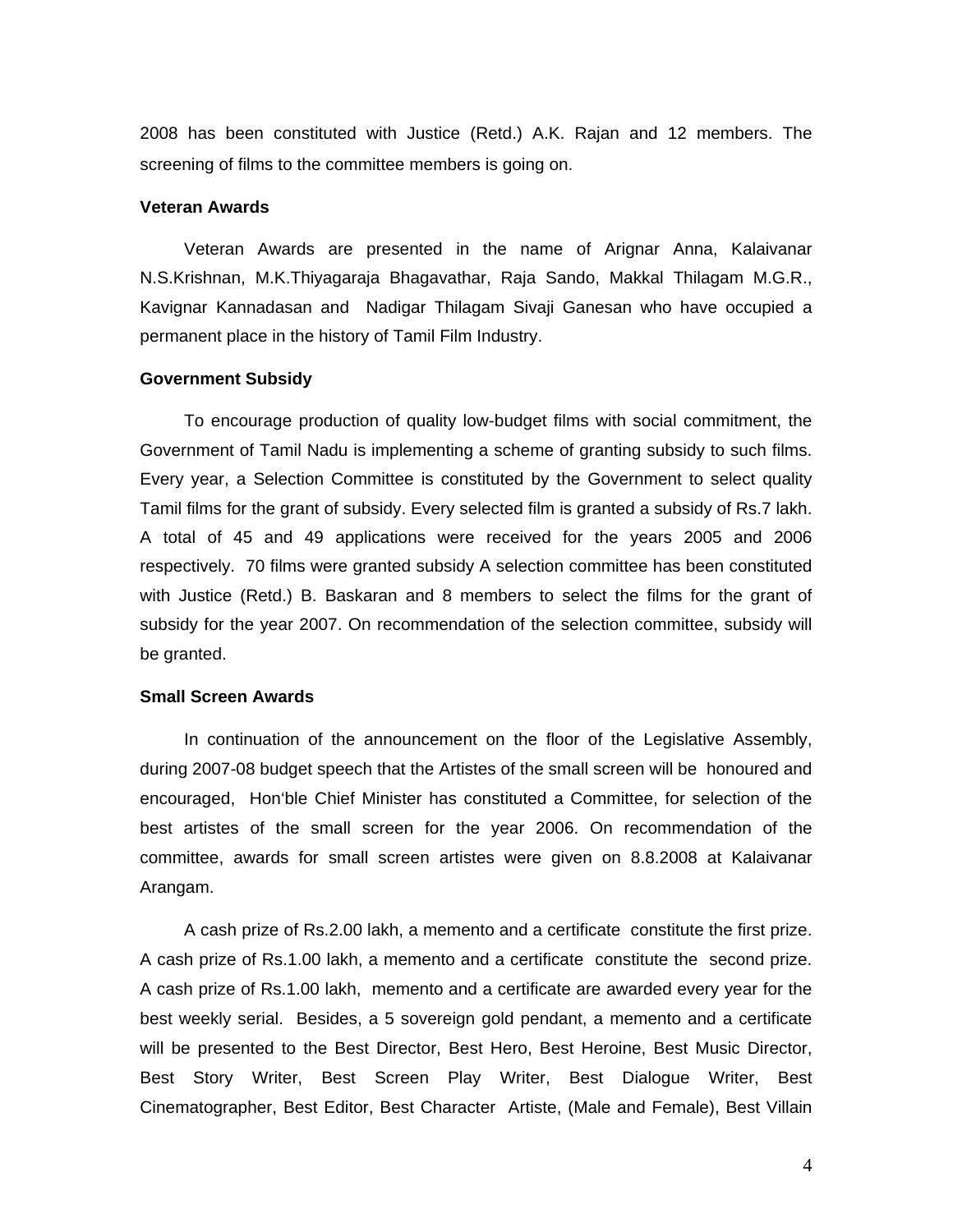(male and female), Best Child Artiste, Best Playback Singer(Male and Female) and for the Best Special Effects.

Cash prize of Rs.1.00 lakh, a memento and a certificate are given every year to the Best Achiever of the year and the Best Lifetime Achiever.

### **Government's concessions to Tamil Film Industry**

- 1. The low budget quality Tamil feature films are granted subsidy of Rs.7 lakh each.
- 2. Cash awards, gold medals, mementos and certificates are presented to the best Tamil films, actors, actresses and technicians.
- 3 Veteran Awards are presented to the Special Achievers in film industry.
- 4 . From the year 2006, cash awards, gold medals, mementos and certificates are presented to the small screen artistes too as awarded to the film artistes.
- 5 Permission is granted for film shooting in Government premises under single window system.
- 6 . Committees have been constituted at district and state level to resolve disputes in film industry.
- 7. A sum of Rupees one lakh is granted from the Chief Minister's Public Relief Fund to the family of a stunt actor who dies during film shooting. A sum of Rs.50,000/- is granted if a stunt actor becomes incapacitated, while shooting a stunt sequence.
- 8 . On representation of Film & Television industry and in order to encourage them, the fees for out-door shooting has been reduced considerably.
- 9. The Government have announced an incentive scheme for Tamil Films which win National / International Awards to encourage them.

## **Title in Tamil**

The Commercial Taxes department in the Government has fully exempted entertainment tax, for the new Tamil films named in Tamil since 22.7.2006 in order to encourage passion for Tamil language.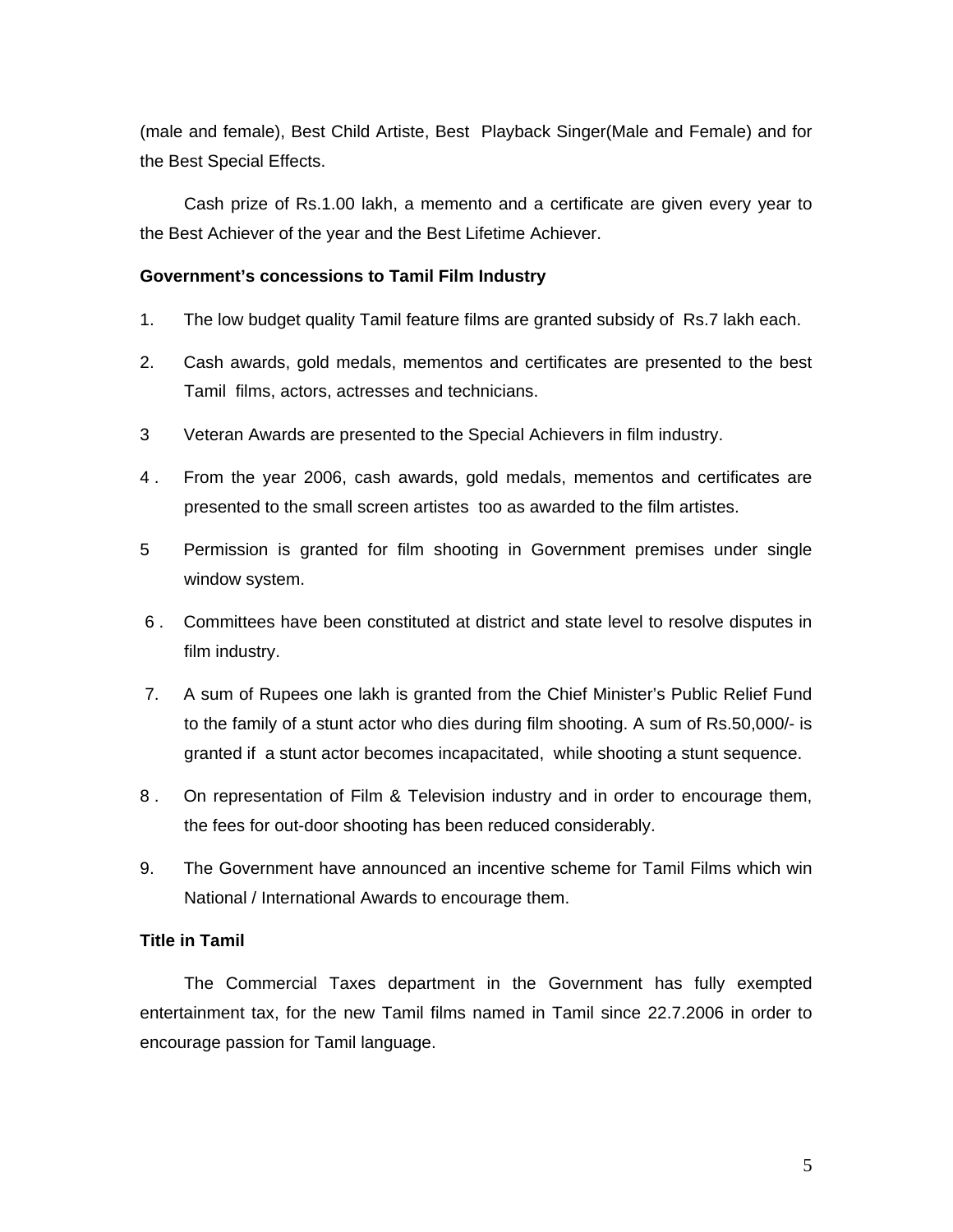During the year 2008, a grant of Rs.25.00 lakh was given to Indo Cine Appreciation Foundation, for the conduct of the International Film Festival at Chennai , which was held from 17.12.2008 to 26.12.2008.

## **Reforms Committee on concessions granted to Film Industry**

As announced during the Budget session of 2009-2010, the charges for outdoor film shooting were reduced to help the film industry and entertainment tax was exempted for Tamil films with Tamil title. As the benefit from these has not reached the people so far, a Reforms Committee has been constituted, to reexamine these concessions, by holding discussions with representatives of film industry, local bodies and public on entertainment tax for films and theatres, charges for outdoor film shorting and other issues and make recommendations to the Government, with the following members.

1. Thiru A.V.M. Saravanan, 2. Thiru Abirami Ramanathan, 3. Thiru Venkatachalam, Mayor of Coimbatore 4. Thiru R.S. Bharathi, former Municipal Chairman, Alandur 5. Secretary. Home Department, 6. Secretary, Commercial Taxes Department, and 7. Secretary, Information Department. The Director of Information and Public Relations and Ex-Officio Deputy Secretary to Government will coordinate the meetings of this committee. This committee will function as the first level standing committee and will meet once in three months.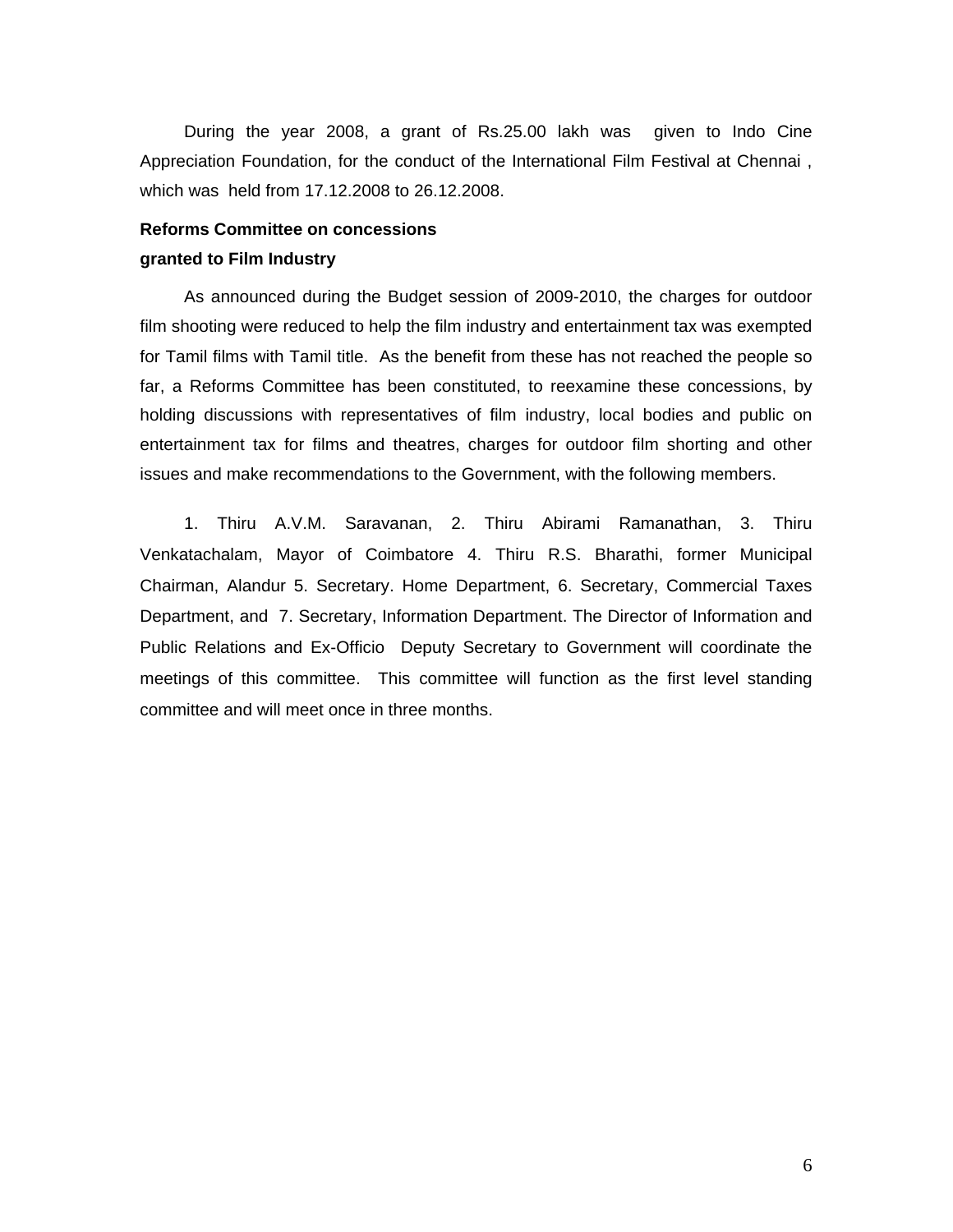## **CHAPTER – 7**

#### **TAMIL NADU FILMS DIVISION**

In order to bring out the immense potential available in the film & video media, to utilize it as on effective link between the Government and the people, the Government established the Tamil Nadu Films Division in 1968. Initially TNFD functioned as a part of Govt. Film & TV Institute. From 1973 onwards, TNFD is functioning separately.

#### **News Coverage**

TNFD covers important functions and events all over Tamil Nadu; especially, all Hon'ble Chief Minister's functions and those of Hon'ble Deputy Chief Minister and other Hon'ble Ministers.

#### **Production of Newsreel Bulletins in 35mm**

The News coverages are edited into 10 minute films and are released in 1410 theatres of Tamil Nadu through Chennai and Madurai branches of Central Films Division of Government of India. So far, Tamilnadu Films Division has produced 417 Newsreel **Bulletins** 

#### **Production of Documentary Films in 35mm**

TNFD is the sole agency for producing documentary films for all the Departments, Boards and Corporations of Government of Tamil Nadu . So far TNFD has produced 10-20 minute documentary films on important subjects like Family Welfare, Agriculture, Untouchability, Social Forestry, illicit liquor etc., and these documentary films were released in theatres.

#### **Production of Video News Magazines**

Video News Magazines containing important welfare schemes of Government are exhibited through field publicity units of Information and Public Relations Offices in all districts. Annually Films Division produces 12 Newsreel Bulletins / 12 Video News Magazines.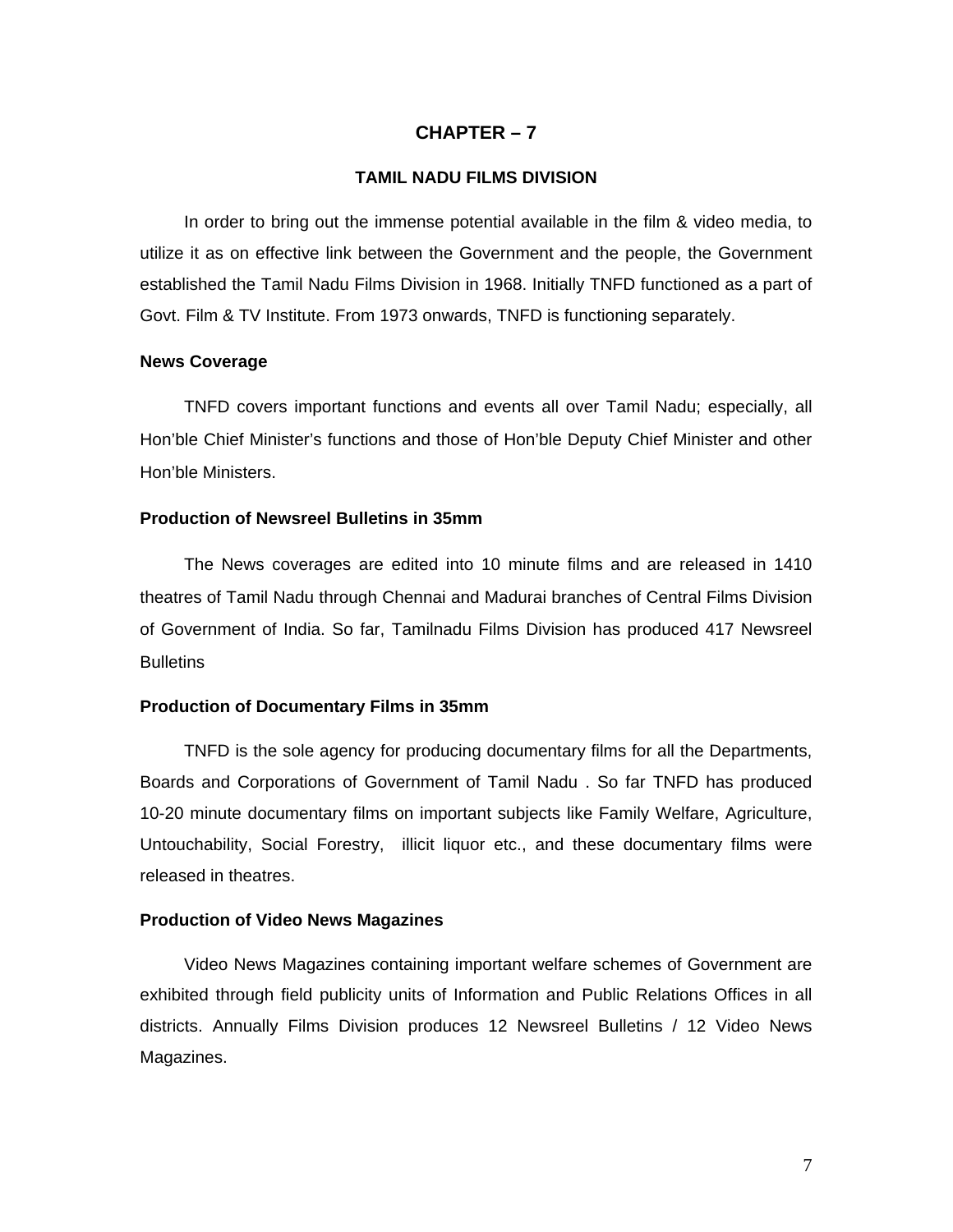## **Panel Producers**

When Tamil Nadu Films Division is not in a position to undertake production of documentaries, the services of private panel producers are utilised. Government have empanelled 108 producers for this purpose. The Panel Producers have produced film/video documentaries for Tamil Nadu Films Division. Film and Video stock shots are provided to the private Panel Producers at their request on payment.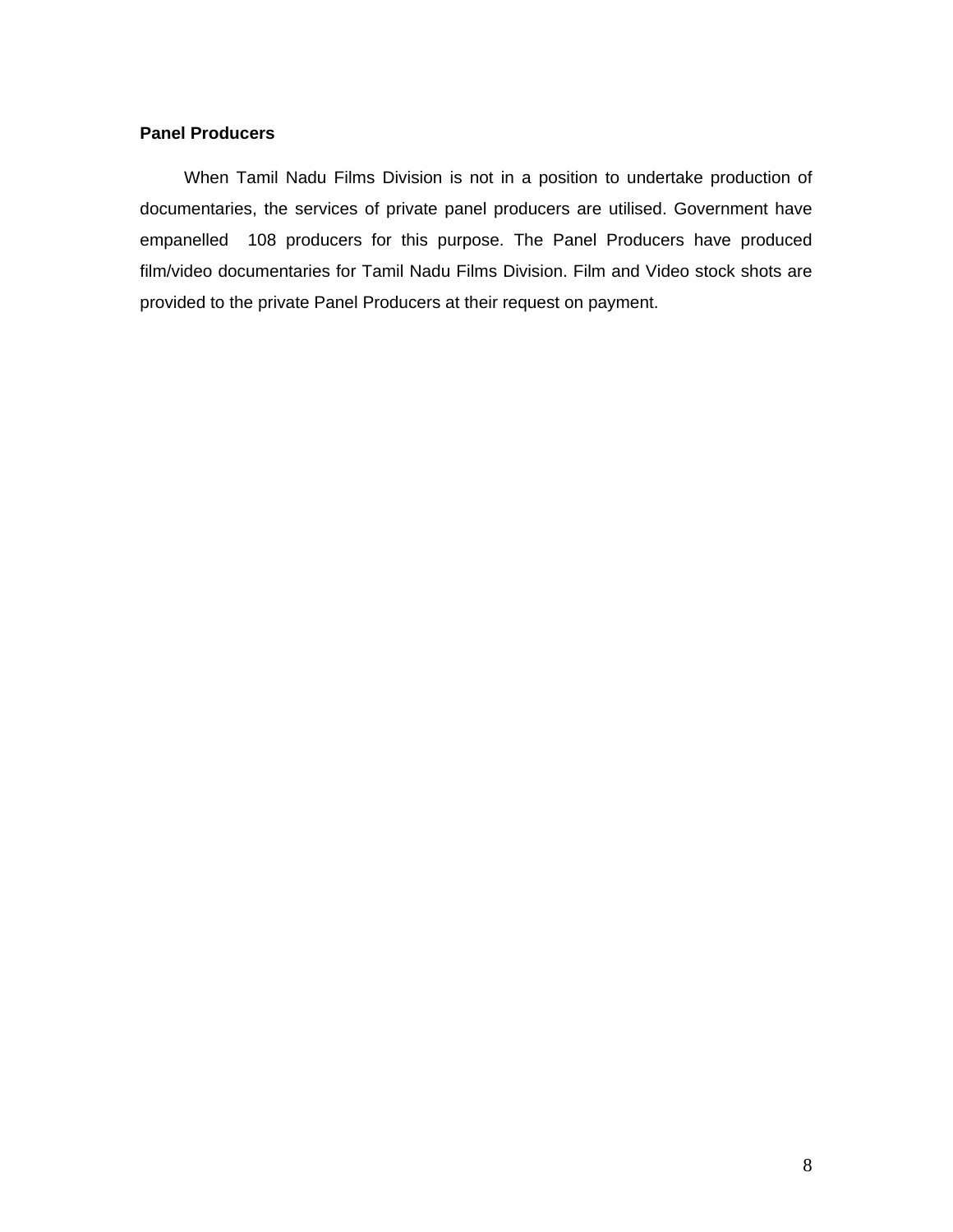#### **CHAPTER – 8**

## **M.G.R. GOVT. FILM AND TELEVISION INSTITUTE**

M.G.R Government Film and Television Institute, Tharamani, Chennai is an advanced technical institute imparting film techniques and aesthetics. The main objectives are to impart training in Film and Television Production and allied subjects. .

 The M.G.R.Government Film and Television Institute is one of the three major film institutes in India. The other two are Film and TV Institute of India at Pune, and Sathyajitray Film and Television Institute at Kolkatta.

 M.G.R. Government Film and Television Institute, conducts courses on Film Production as detailed below :

| SI.<br>No. | Name of Courses                                     | Duration | Qualification  | No. of<br><b>Seats</b> |
|------------|-----------------------------------------------------|----------|----------------|------------------------|
|            |                                                     |          |                |                        |
| $1_{-}$    | Direction and Screen 3 Years<br><b>Play Writing</b> |          | Any Degree     | 14                     |
|            |                                                     |          |                |                        |
| 2.         | Cinematography                                      | 3 Years  | Plus 2 Pass    | 14                     |
| 3.         | Sound Recording                                     | 3 Years  | Plus 2 Pass    | 14                     |
|            | and Sound Engineering                               |          |                |                        |
| 4.         | Film Editing                                        | 3 Years  | Plus 2 Pass    | 14                     |
| 5.         | Film Processing                                     | 3 Years  | Plus 2<br>Pass | 14                     |

All India Council of Technical Education has granted accreditation for the diploma courses imparted in this institute.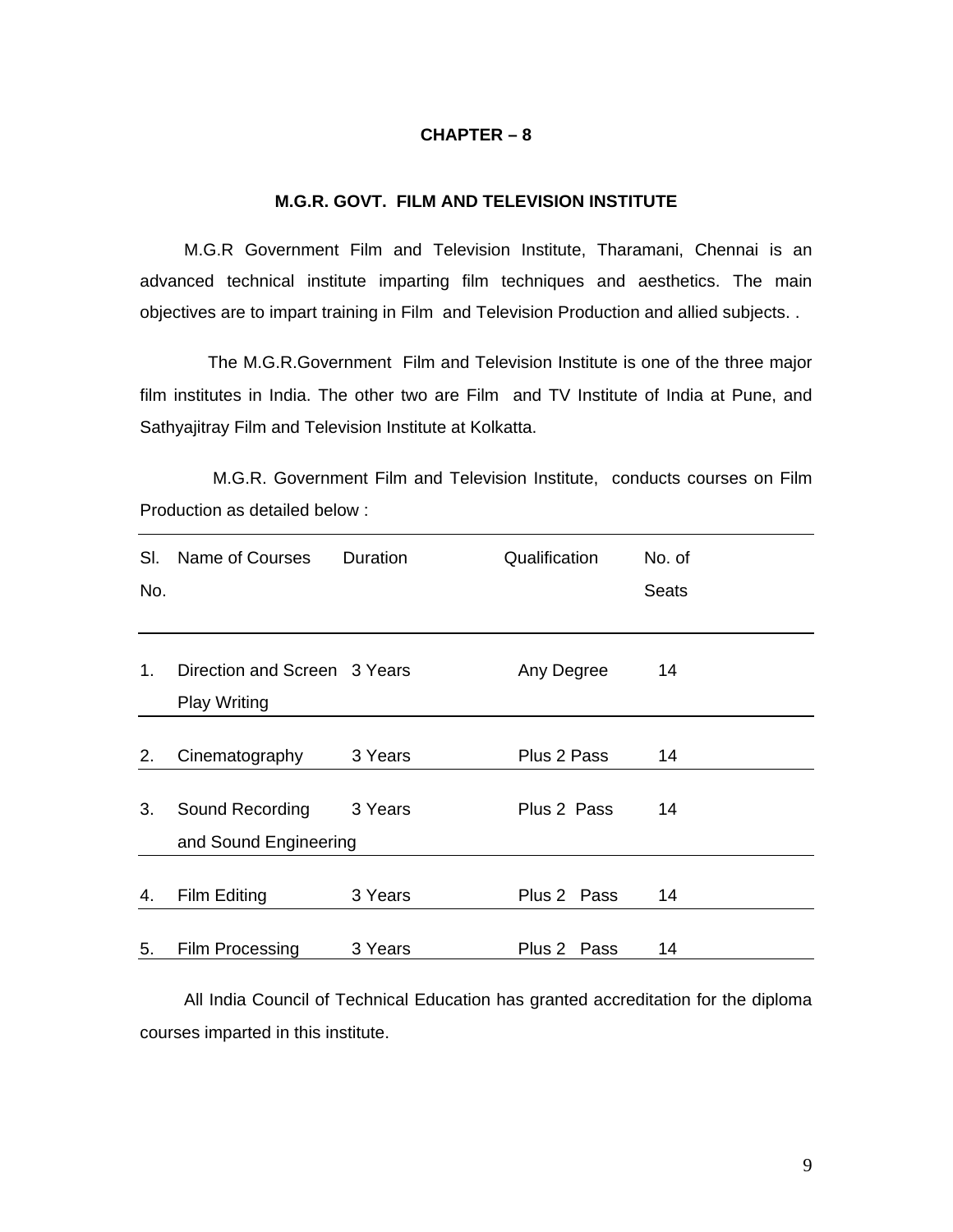Notification for the Admission will be advertised in leading Tamil and English newspapers and admissions begin in the month of July of every year

Fees: Tution Fees Rs. 10,000/-Special Fees Rs. 1,500/-Development Fees Rs. 1,000/-

In the final year, students of all disciplines are divided into 14 groups and each group is trained to produce one short film independently. The Government sanctions a sum of Rs.14.00 lakh for the production of these Diploma Films produced by students every year.

Successful students of this Institute are well placed in the Film Industry, Doordarshan Kendra of India, other private TV channels and abroad.

 The Government of Tamil Nadu presents an award titled "M.G.R. Government Film and Television Training Institute Students' Short Film Award" which consists of One Sovereign Gold Medal, Cash Award of Rs. 5,000/- and a Memento to the Best Director, Best Cinematographer, Best Editor, Best Sound Recordist and Best Film Processor of the Shorts Films produced by the students of this Institute.

The Government sanctions a sum of Rs.75,000/- every year for sending best Diploma Films of students to National and International Film Festivals.

Government have also sanctioned Rs. 1.43 Crore for the modernization and the renovation of A/C Shooting Floor of the institute and the work undertaken by Public Works Department is nearing completion.

A sum of Rs.18 lakh wes granted by the Government towards upgrading studio lights and sets in the Shooting Floor.

Under Part-II Scheme during 2008-2009, a sum of Rs.90 lakh was granted towards the purchase of Colour Film Analyser for Film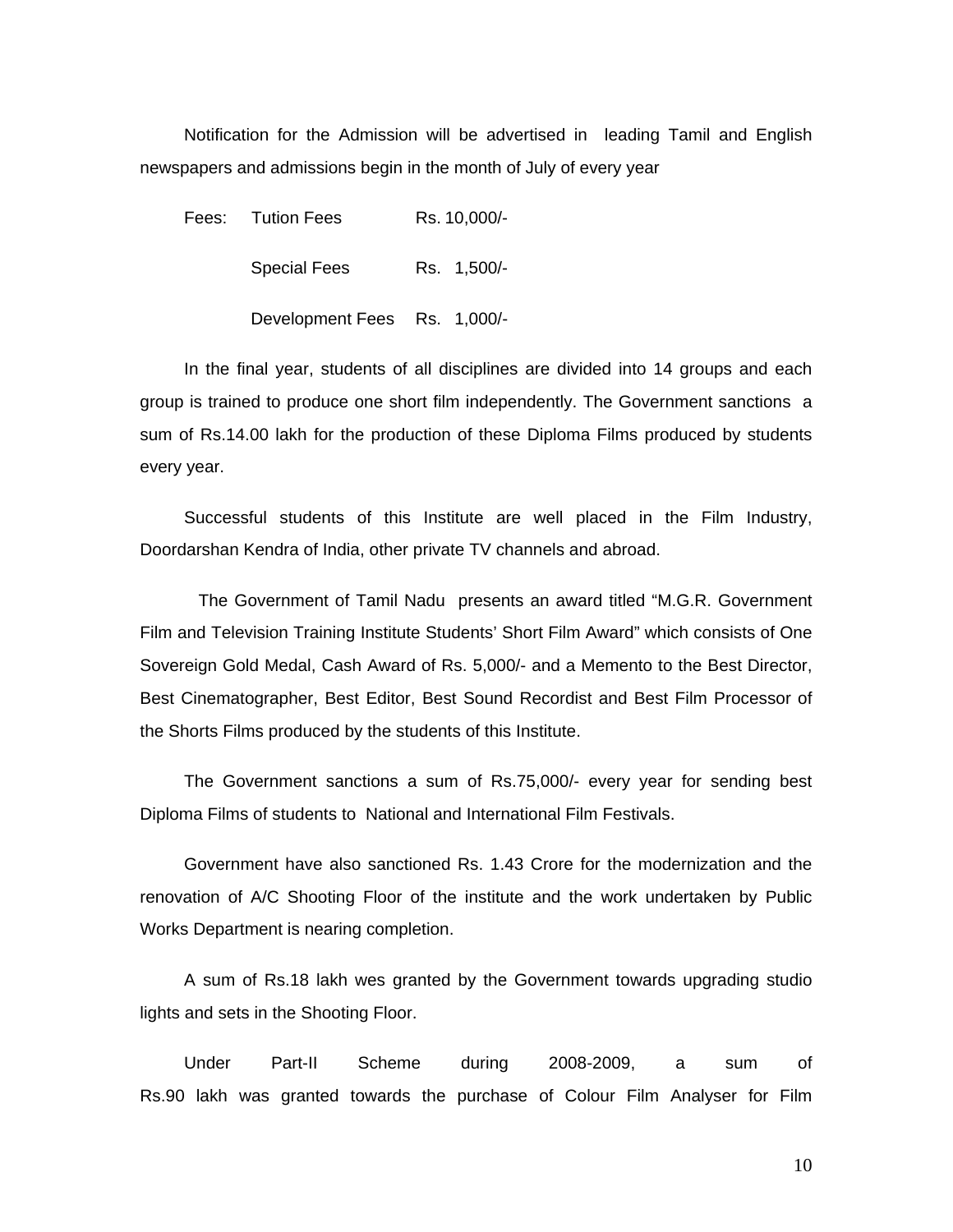Processing Section. Due to administrative reasons the equipments were not procured before March 2009. Action is being taken to complete purchase of the equipments in 2009-10.

Under Part-II Scheme for the year 2009-2010, Government have sanctioned Rs.50 lakh for purchase of equipments for the to Film Processing section and Rs.4.50 lakh for the modernization of the Library.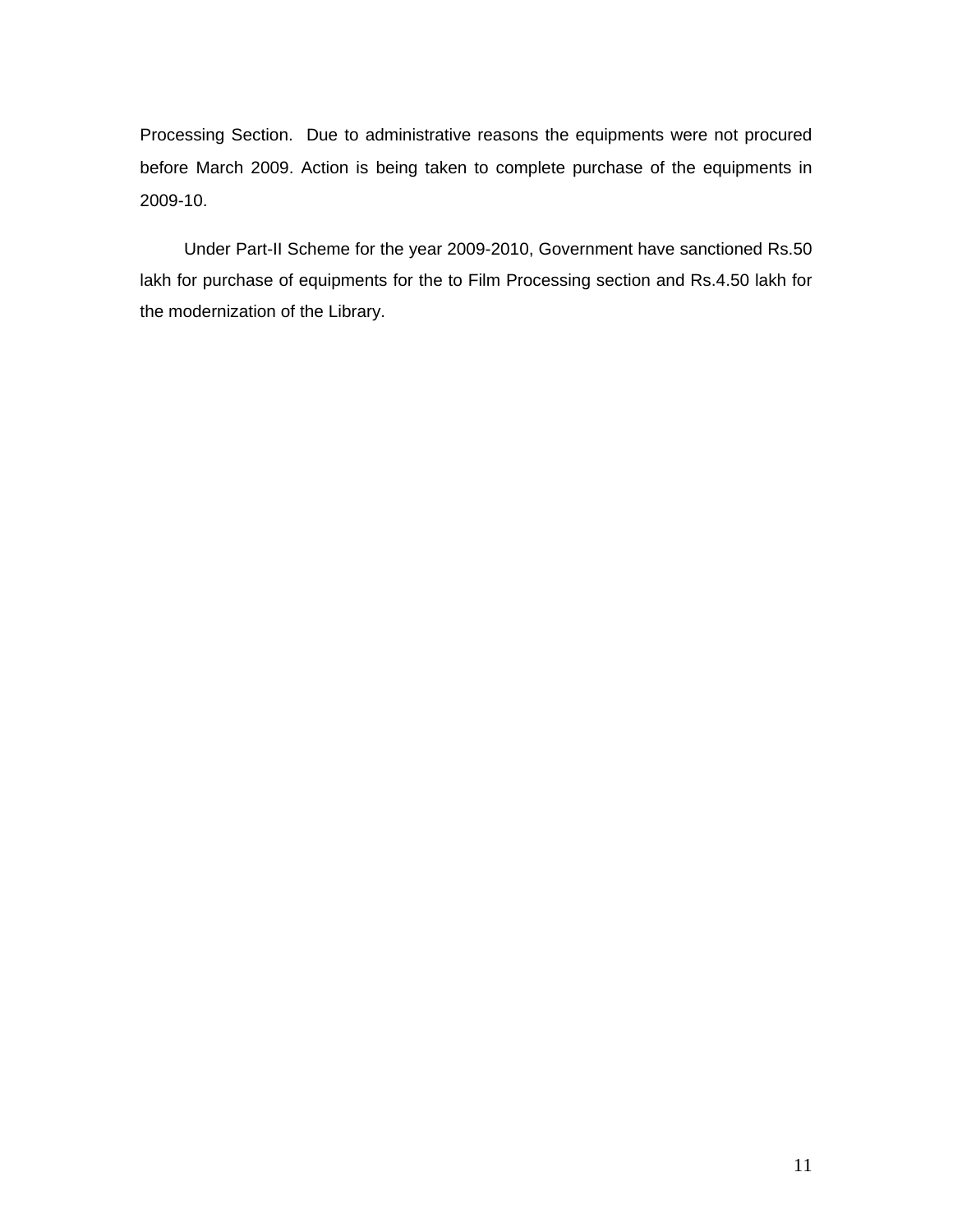#### **CHAPTER – 9**

#### **CINEMA, VIDEO AND CABLE TELEVISION NETWORKS**

Film Industry in Tamil Nadu is a very important industry providing employment to several thousands of artists and technicians. Viewing of movies in cinema theatre is a major source of entertainment for most of the people. Therefore, Government have been extending various concessions to encourage all round growth in the film industry.

2. There are 1535 Cinema theatres in Tamil Nadu in the following categories:-

|    | Permanent                      | ٠ | 1257 |
|----|--------------------------------|---|------|
| 2. | Semi - Permanent               | ÷ | 117  |
| 3. | <b>Touring Theatres</b>        | ÷ | 152  |
| 4. | Open - Air - Cinema Theatres : |   |      |
|    | Total                          | ÷ | 1535 |

3. The Tamil Nadu Cinemas (Regulation) Act, 1955 and the Tamil Nadu Cinemas (Regulation) Rules, 1957 made there under provide for proper maintenance of cinema theatres including structural soundness of buildings with basic amenities. The present Cinematograph Act i.e Tamil Nadu Cinemas (Regulation) Act, 1955 is fairly old and it does not have adequate provisions to deal with the modern advancement in Cinematography. Hence, the Government considered it necessary to modify the provisions of the existing Tamil Nadu Cinemas (Regulation) Act, 1955 and the Rules, made there under and have constituted a committee under the chairmanship of the Special Commissioner and Commissioner of Land Administration and other official and non-official members in August 2007 to suggest suitable changes to the existing Cinematography Act and Rules. The Committee has since submitted its report to the Government and it is under consideration of the Government.

#### **CABLE TELEVISION NETWORK SYSTEM**

4. The Cable Television Network (Regulation) Act 1995 (Central Act), regulates the cable Television Network all over India. As per the amended Cable Television Network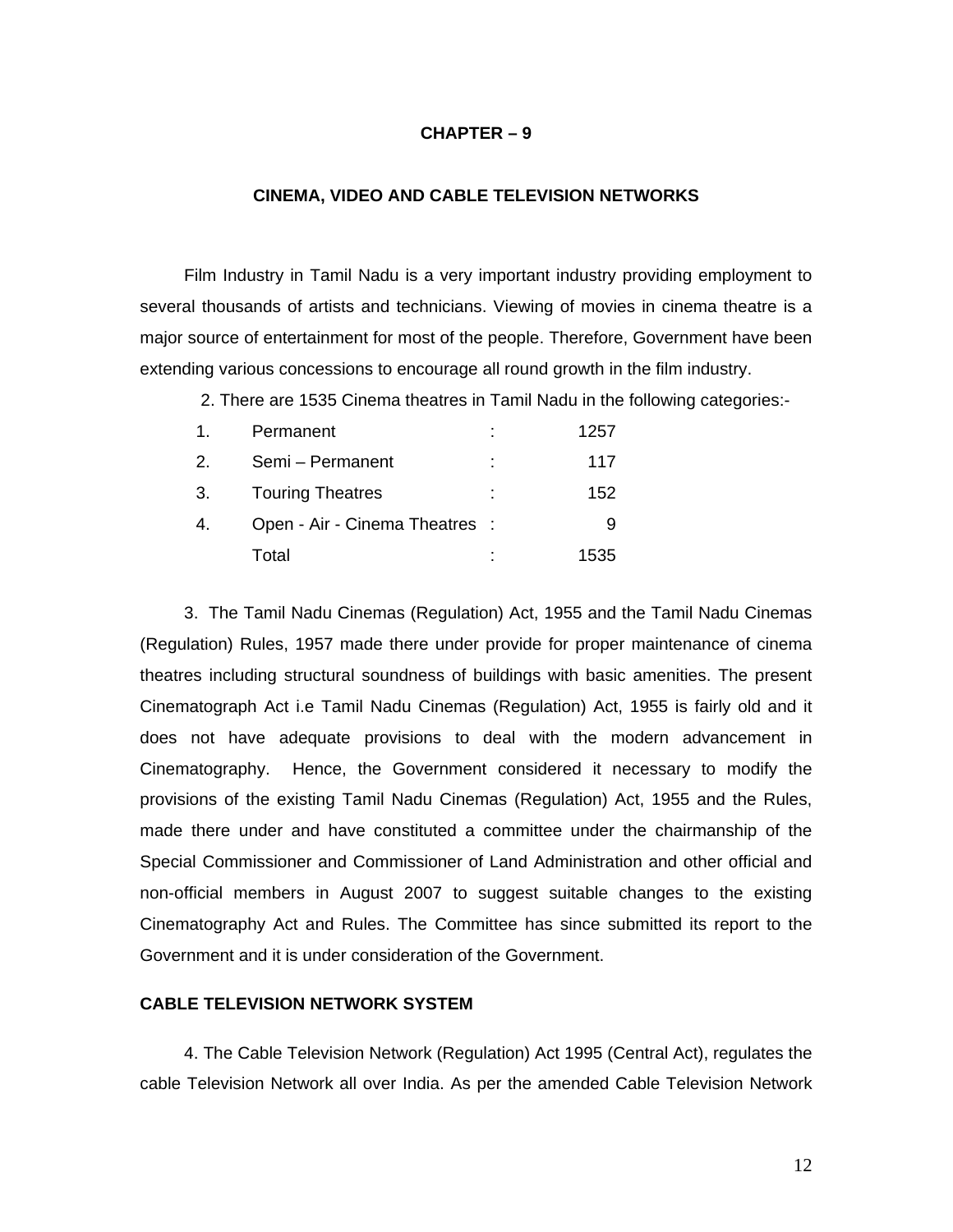(Regulation) Act of 2000 (Act of XXXVI of 2000 ) District Magistrates, Sub-Divisional Magistrates and Police commissioner, Chennai have been designated as Authorised Officers to take action against offending Cable Television Operators for contravening Section 3,5,6 or 8 of the Act. The Government of India by its notification dated 09.01.2004, have entrusted the cable services under the purview of Telecom Regulatory Authority of India (TRAI). The Information and Broadcasting, Ministry of Government of India has been examining the issue of introducing a registration to regulate the Broadcasting Services in the Country in the place of the existing Cable Television Network (Regulation) Act, 1995

#### **VIDEO ACT AND RULES**

5. "The Tamil Nadu Exhibition of films on Television Screen through the Video Cassette Recorders (Regulation) Act 1984, regulates the exhibition of films on television screen through video cassette (VCR) recorders in the State of Tamil Nadu. This Act provides for the grant of license to individuals for exhibition of films on television screen through VCR and for running Video Libraries. The respective District Collectors/ Commissioner of Police, Chennai act as the Licensing Authorities. No license is necessary for the purpose of any exhibition of films on television screen through VCR for domestic purpose to the family members of households.

#### **VIDEO PIRACY CELL:-**

 6. The Video Piracy Cell, CB CID, Tamil Nadu is functioning under the direct control of the Additional Director General of Police, Crime, Chennai. The services of this cell is also being utilized to check the violations relating to the Copy Right Act/Information Technology Act 2000. There are twelve units of Video Piracy Cell functioning now. The following table gives the details of case registered Number of accused arrested and value of properties seized etc., by the Video Piracy Cell from the year 2004 to 2009 (up to 17.02.2009) are given below:-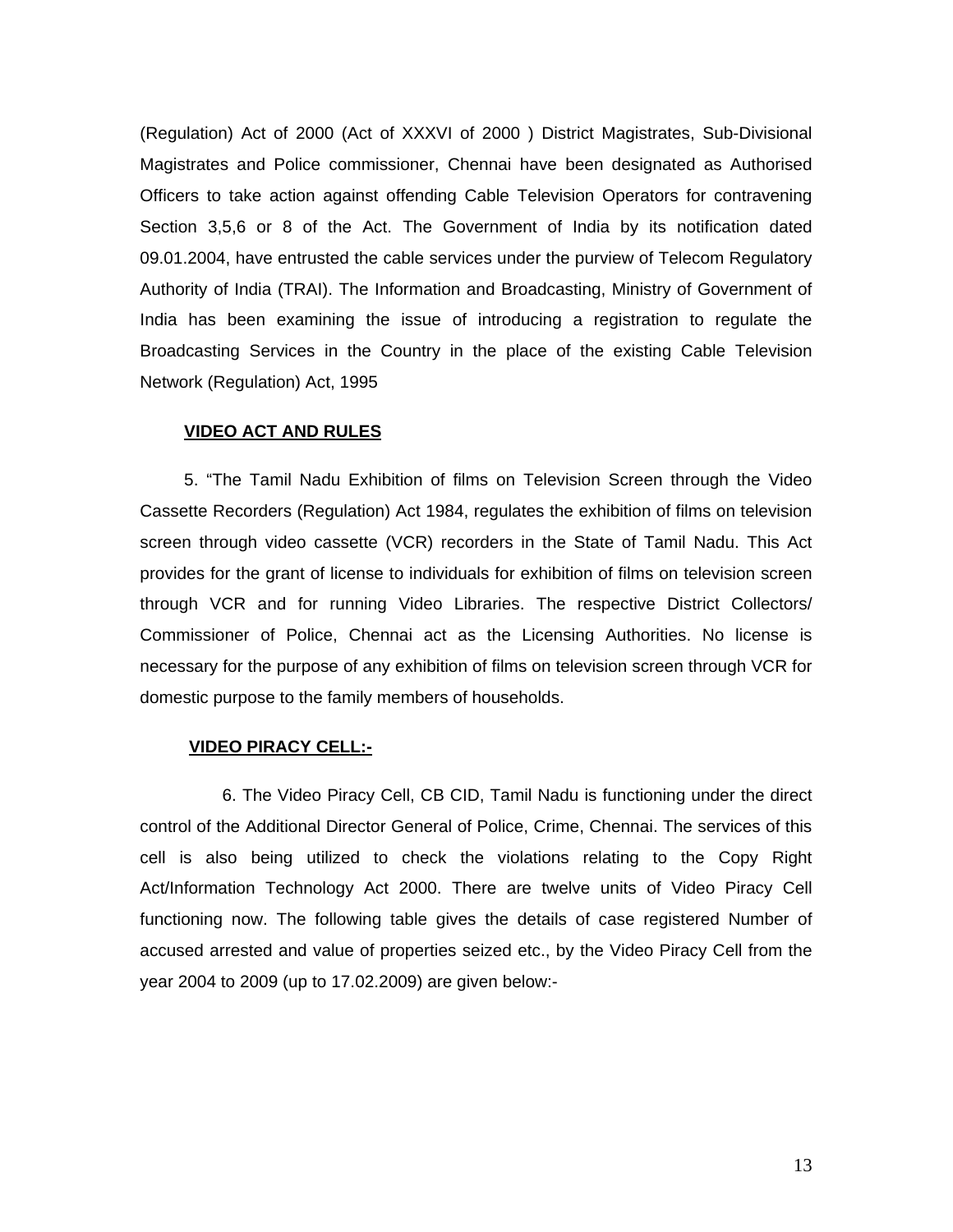|           |            |          | Value of         | No. of cases |
|-----------|------------|----------|------------------|--------------|
|           | No. of     | No. of   | properties       | registered   |
| Year      | cases      | accused  | seized           | against      |
|           | registered | arrested | (Rs.)            | cable TV     |
|           |            |          |                  | operators    |
| 2004      | 1180       | 1206     | 12,06,43,647/-   | 53           |
| 2005      | 826        | 950      | $9,44,55,557/$ - | 13           |
| 2006      | 1153       | 1193     | 19,00,04,502/-   | 10           |
| 2007      | 1844       | 1866     | 17,38,74,360/-   | 9            |
| 2008      | 1968       | 1955     | 1,72,23,401/-    | 17           |
| 2009      | 64         | 64       | 16,36,965/-      | 3            |
| (up to    |            |          |                  |              |
| 17.02.09) |            |          |                  |              |

The Video Piracy Cell, having state level jurisdiction has effectively controlled video piracy through out the state.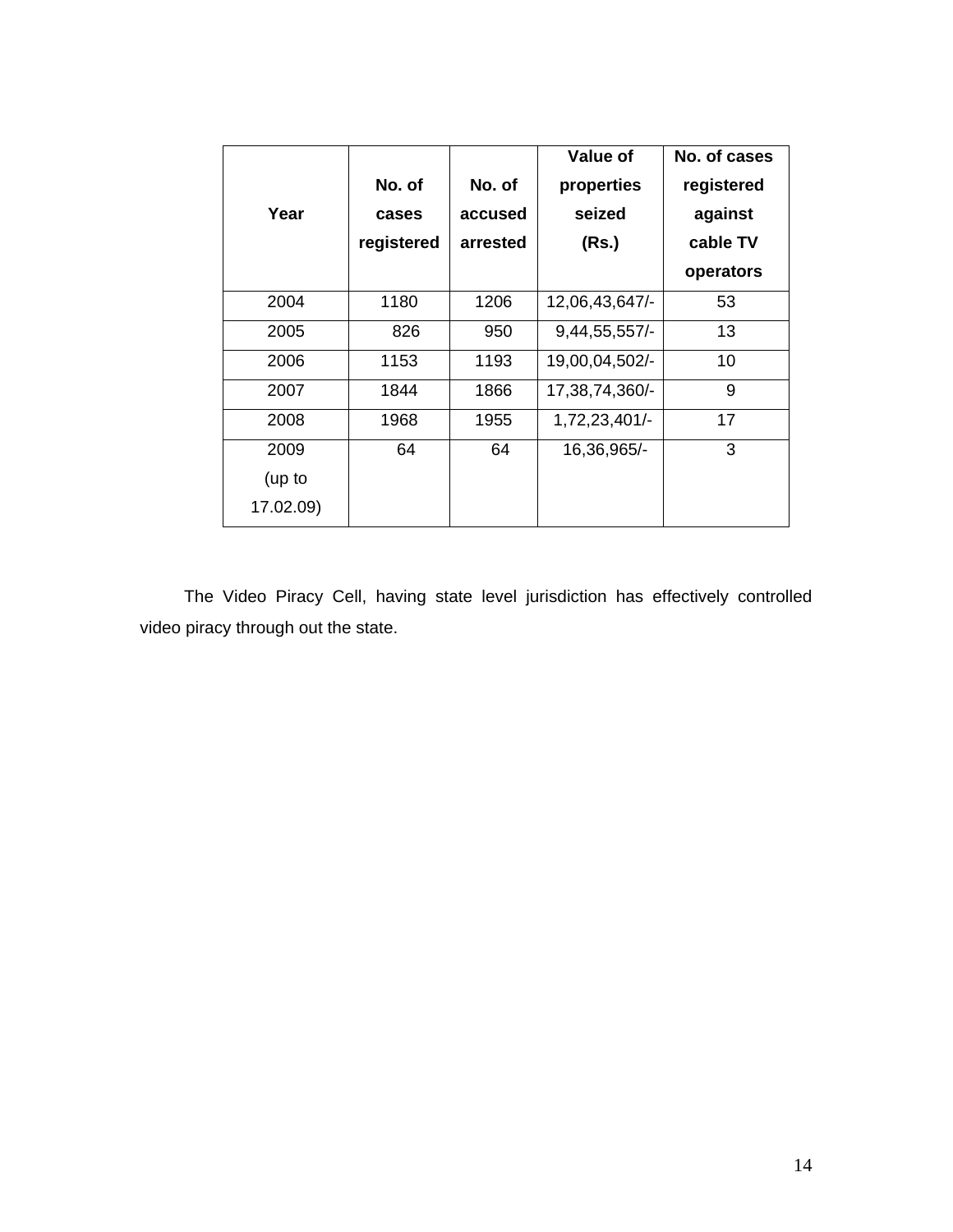#### **CHAPTER – 10**

#### **TAMIL ARASU**

Tamil Arasu magazine serves as a print medium of the Government, disseminating information about the activities, policies, plans and achievements of Government of Tamil Nadu.

The Tamil edition of Tamil Arasu is a monthly magazine and the English edition is quarterly. The cost of a single copy of the Tamil issue is Rs.10/- and that of the English issue de la contradiction de la contradiction de la contradiction de la contradiction de la contradiction de l

Rs.15/-.

The annual subscriptions are Rs.120/- and Rs.60/- respectively. The life subscriptions (10 years) for Tamil and English editions are Rs.1,000/- and Rs.500/ respectively.

The total number of subscriptions are 82,117, out of which 54,537 are life subscriptions.

## Tamil Arasu magazine, both Tamil and English, is now being webcast on Tamil Nadu Government's official website www.tn.gov.in

Tamil Arasu provides useful information to its readers and the public. Speeches of His Excellency the Governor, speeches and announcements of the Hon'ble Chief Minister and the Hon'ble Ministers, Government schemes and programmes, its activities and achievements, welfare measures of the Government, articles on the developmental works in the districts, interviews with the beneficiaries and success stories are published in the magazine. Articles on women's welfare and related schemes, literature, small stories and poems are also published.

Apart from this, special publications, posters, pamphlets, invitation cards for Government functions and brochures on developmental activities are also printed in Tamil Arasu. Further, applications relating to other sections of this departments and forms are also printed.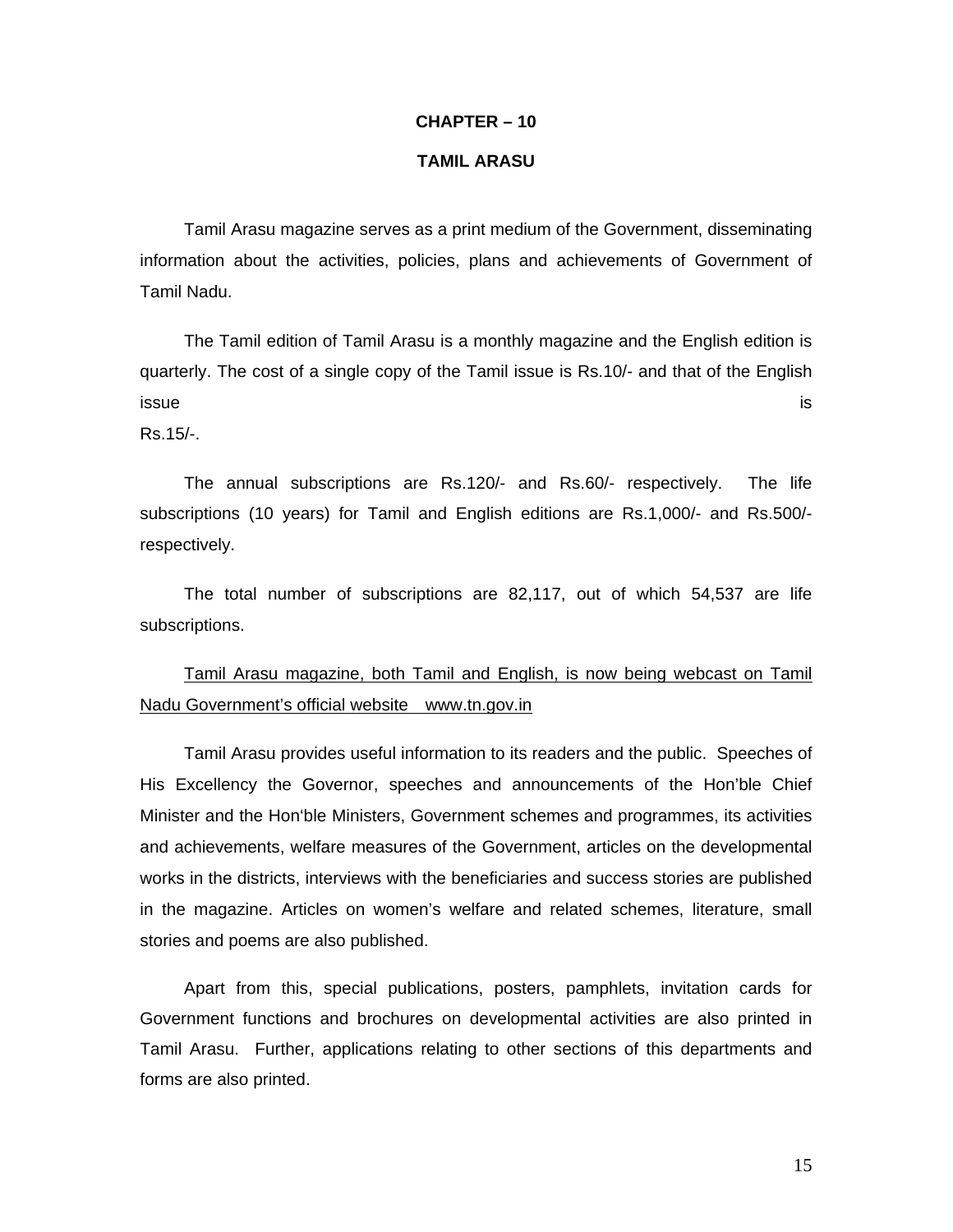As part of the Perarignar Anna Centenary Celebrations (2008-2009) a pamphlet titled "Perarignar biographical note" has been printed and is being distributed free of cost to the public throughout this year.

To enable the masses understand and benefit by Government schemes, "ARASU SEITHI" – a fortnightly wall poster is published by Tamil Arasu by printing 20,000 copies for each issue at the Government Central Press. The wall posters are pasted at prominent public places all over the State through the Information and Public Relations Officers in the districts and municipal corporations.

## **SPECIAL PUBLICATIONS**

- 1. Speech of Hon'ble Chief Minister Kalaignar M. Karunanidhi at District Collectors and Police officers conference held on June 19 and 20, 2008.
- 2. Biographical notes on Sir Pitti Thyagarayar, Dr. C. Natesan and Dr. T.M. Nair.
- 3. Speech of Hon'ble Chief Minister Kalaignar M. Karunanidhi at National Integration Council meeting presided by Hon'ble Prime Minister of India held at New Delhi on October 13, 2008.
- 4. Speech of Hon'ble Chief Minister Kalaignar M. Karunanidhi at Chief Ministers' conference on Internal Security presided over by Hon'ble Prime Minister of India at New Delhi on January 6, 2009.
- 5. Citation of awardees for the Ayyan Thiruvalluvar Award, Thanthai Periyar Award, Annal Ambedkar Award, Perarignar Anna Award, Perunthalaivar Kamarajar Award, Mahakavi Bharathiar Award, Paventhar Bharathidasan Award, Tamil Thendral Thiru.Vi.Ka. Award and Muthamizh Kavalar K.A.P.Viswanatham Award who received them from the Hon'ble Chief Minister of Tamil Nadu on the occasion of Thiruvalluvar Day on January 15, 2009.
- 6. Reply for the debate on the motion of thanks to His Excellency the Governor's address to the Tamil Nadu Legislative Assembly by Hon'ble Minister for Local Administration & Rural Development Thiru M.K.Stalin on 30.1.2009.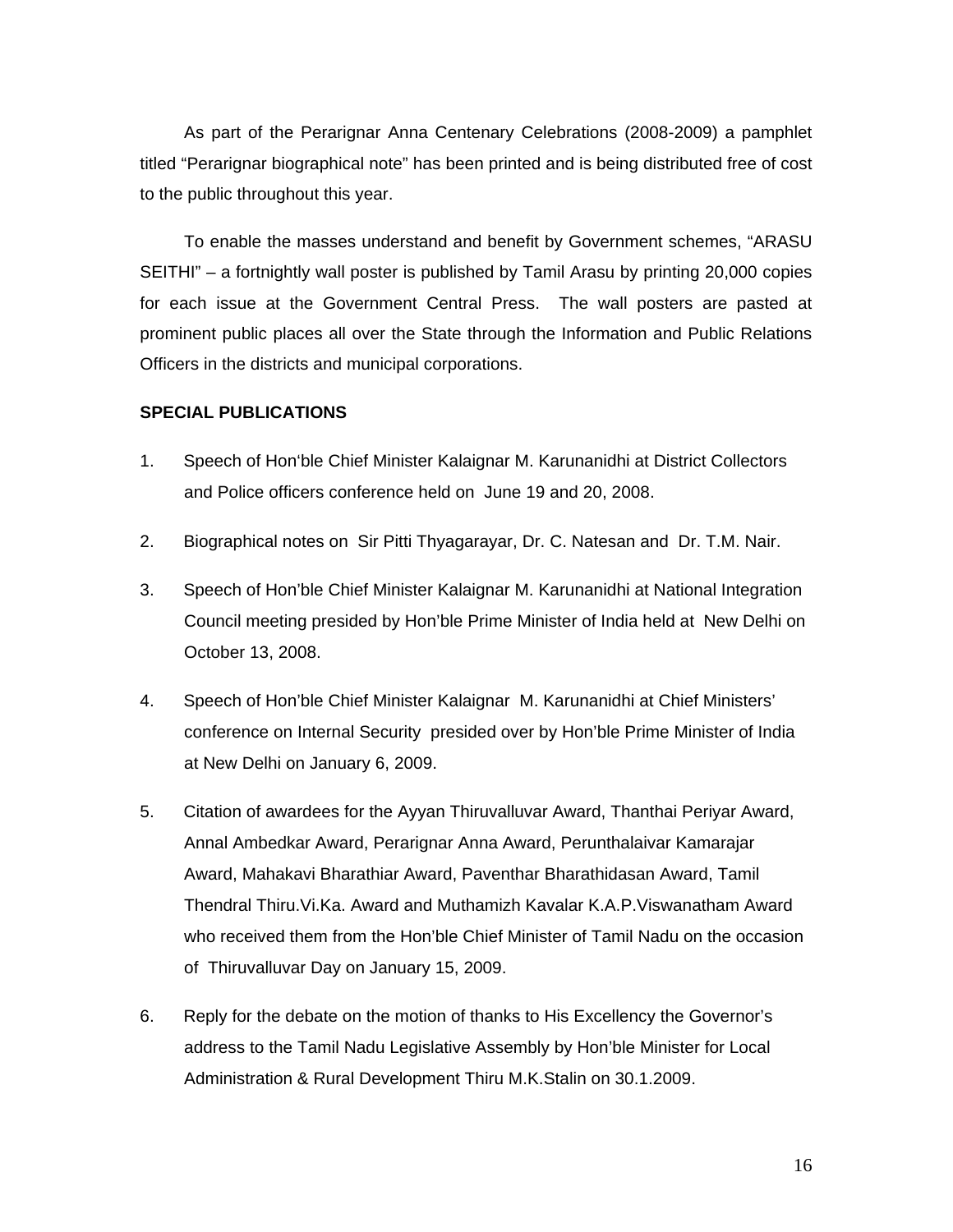A sum of Rs.4.96 lakh was sanctioned under Part II Scheme 2008 – 09 towards the purchase of Multi Colour Printer for use in Tamil Arasu Office. The printer has been installed.

An Electronic Time Recording Machine to log the attendance details of Tamil Arasu Press staff has been installed at a cost of Rs.38,000/-.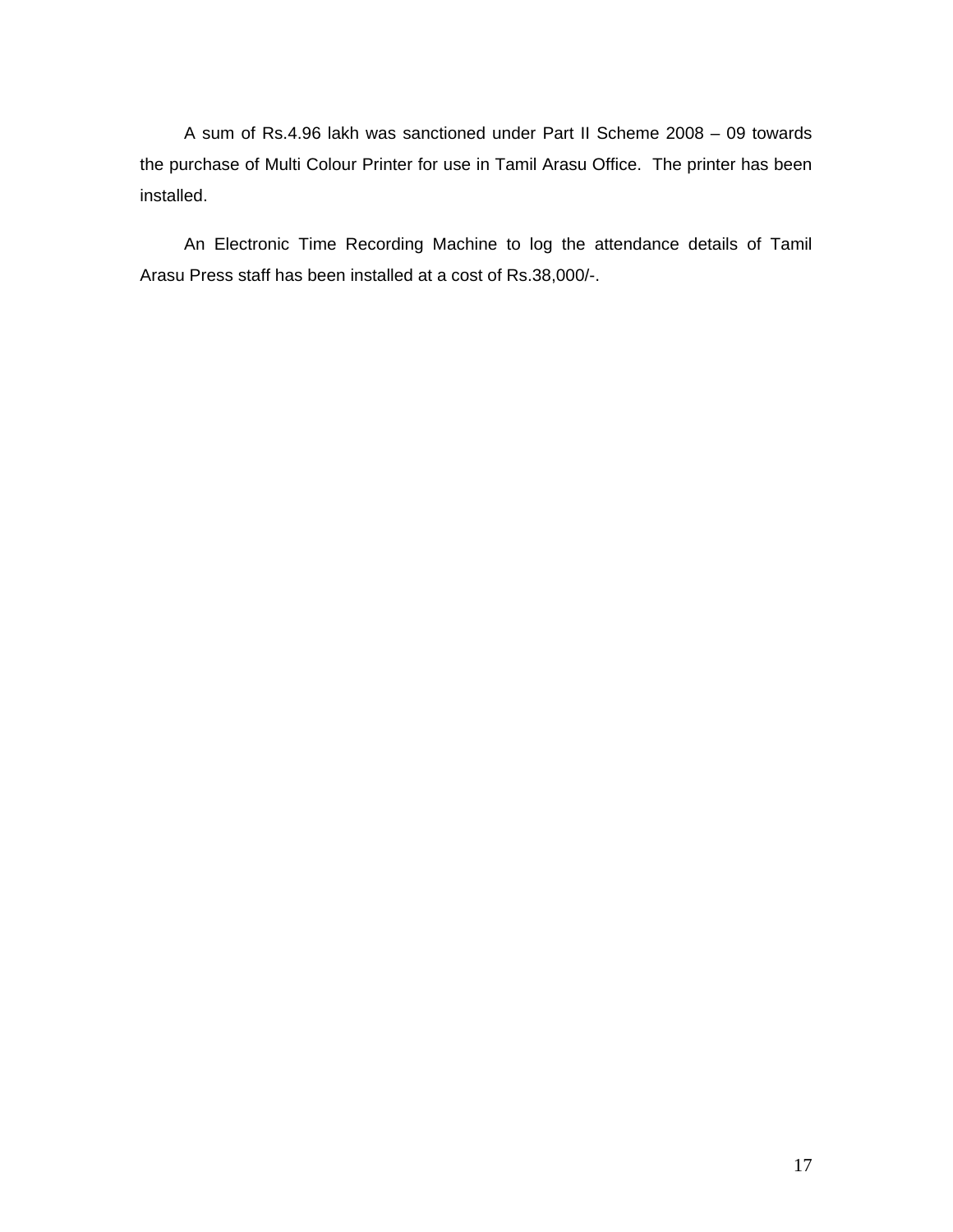# **CHAPTER – 11 EXHIBITIONS**

Government exhibitions are organised by the Exhibition wing of Information and Public Relations Department to educate the people on various achievements, welfare schemes, policies of the Government of Tamil Nadu and social awareness. These exhibitions are organised in Madurai and Coimbatore during April-June, in Salem during July-September every year and once in two years either in Vellore or in Tirunelveli.

Various State and Central Government departments, Public sector undertakings and private concerns participate in these exhibitions. The Government exhibitions, apart from educating and entertaining the general public, also provide employment opportunities. Various cultural programmes are organised in the Exhibitions. Stalls are provided to Women Self Help Groups to showcase and market their products. A Selection Committee selects the best pavillion of a Government department and that of a Public Sector Undertaking and prizes are given away.

Mini Exhibitions are also conducted by the Information & Public Relations Offices in the districts every year during festivals and on important occasions. A sum of Rs.3.00 lakhs has been earmarked every year for this purpose.

On behalf of the Government of Tamil Nadu, this Department participates in the Flower Festival (Phool Walon-Ki- Saire), a fair conducted for the promotion of National Integration and Communal Harmony at New Delhi every year. The Government of Tamil Nadu have received awards at this festival.

The Information and Public Relations Department participates in the Republic Day celebrations at Chennai and in New Delhi every year. The cultural programmes and the fabrication of tableaux for the pageantry are co-ordinated by this department. This department participated in the Republic Day celebrations in New Delhi and won third prize in 2009 and has won the first prize in the celebrations held in Chennai this year.

 This department participates in the All India Tourist and Industrial Trade Fair every year. This department also participates every year in India International Trade Fair, New Dehli on behalf of the Government of Tamil Nadu.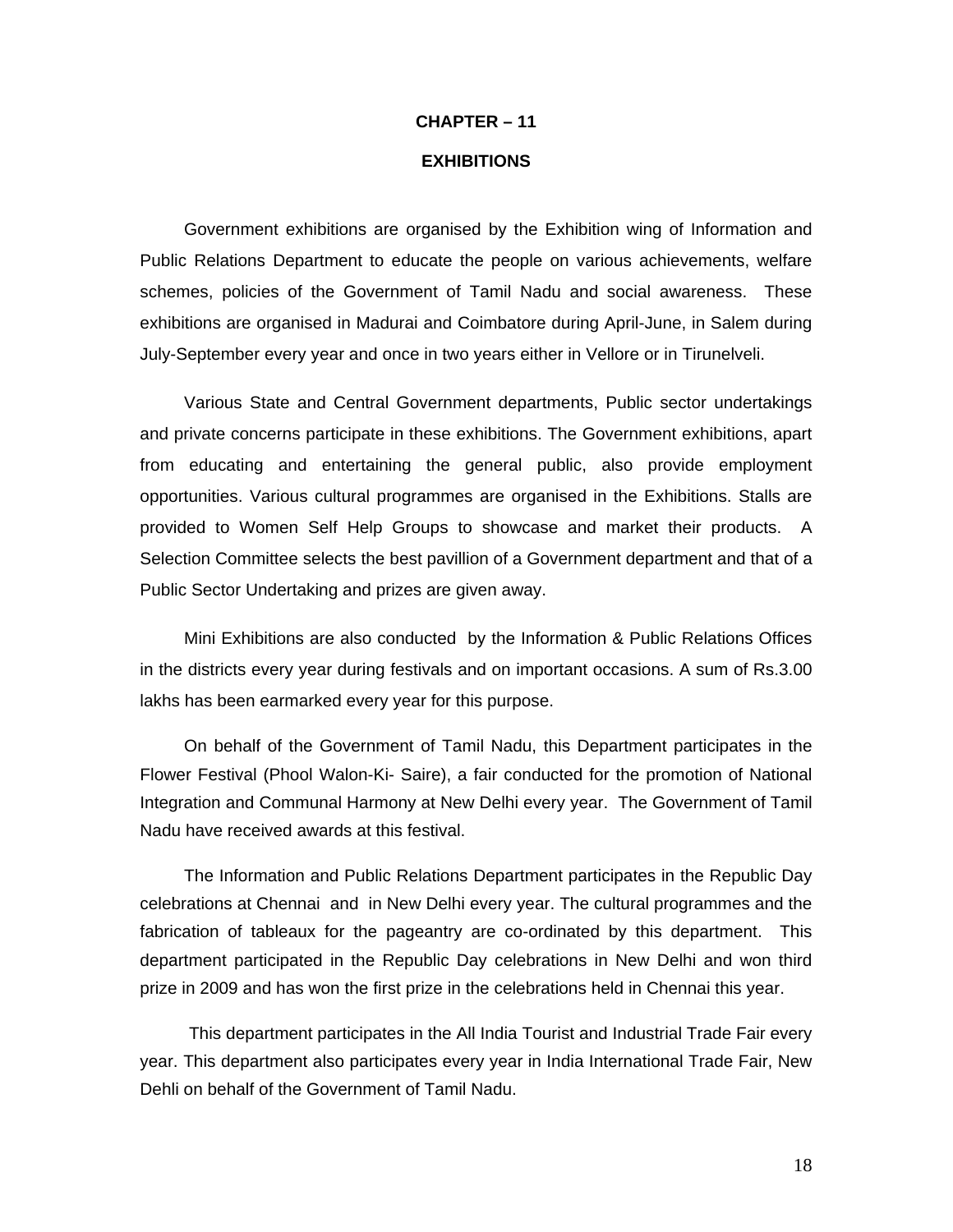#### **Multimedia Publicity Campaign**

Multimedia Publicity Campaigns and mini photo exhibitions are conducted in all districts by coordinating various departments of the government and putting up pavilions thereby vividly explaining schemes, policies and achievements of the government to the people. Publicity works take place through various other programmes during multi media campaigns.

Moreover, mini multimedia exhibitions are conducted during the Mass Contact Programmes of the District Collector in villages.

District Publicity Coordination Committees discuss and finalise various means of publicity for the welfare schemes of the Government so as to enable people enjoy maximum benefits.

Action is being taken on the announcement made in last years Policy Demand that exhibitions will be organised in districts twice a year. Action is also being taken to conduct special photo exhibitions at Panchayat level throughout the year in connection with Perarignar Anna Birth Centenary celebrations, efforts are now taken to prepare action plans to hold exhibitions in a simple manner as the expenditure required for organising exhibitions twice a year is excessive.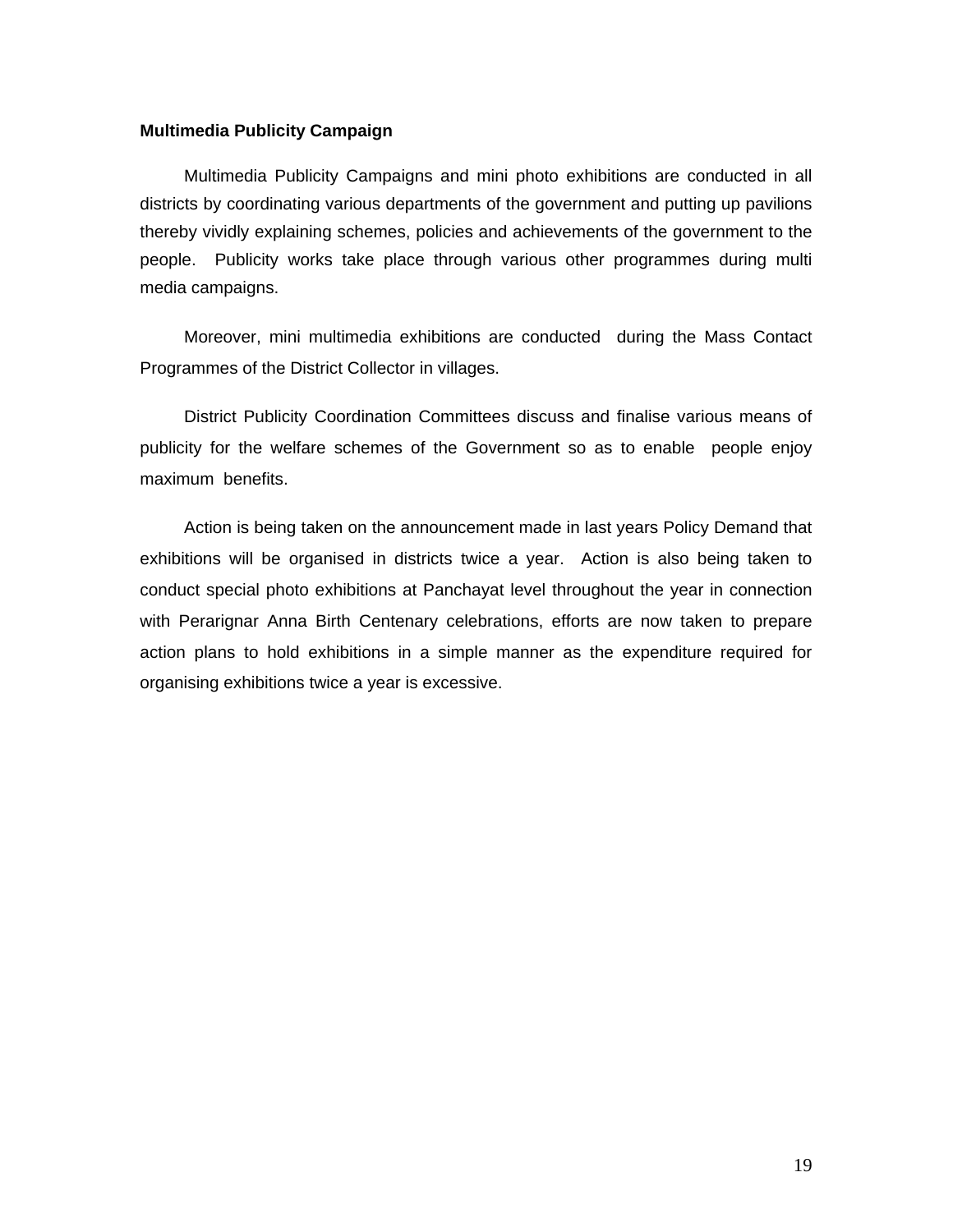#### **CHAPTER – 12**

## **DISTRICT INFORMATION AND PUBLIC RELATIONS OFFICES**

The District Information and Public Relations Officers create the awareness of Government schemes and their aims among the public so that they receive the benefits fully.

The Information and Public Relations Officers are carrying out various tasks such as issuing press releases and photographs to all media, arranging press conferences, press tours and publicity through cable T.V., conducting Government functions, organising small exhibitions arranging maintenance of memorials etc.

To make their service better, basic facilities like colour television sets, digital cameras, fax machines, scanners, photo copiers and cellular phones have been provided. Laptops with Internet facility have been provided to Information and Public Relations Officers of 6 districts. The District Information and Public Relations Offices are now sufficiently equipped.

Action is being taken to renew the impaired vehicles, fax machines and photocopiers and ensure smooth functioning of the offices. 7 new Tempo Travellers (Video Vans) have been given to Coimbatore, Kancheepuram, Karur, Namakkal, Perambalur, Thiruvallur and Thiruvarur districts in place of old vehicles. Also, 2 Tempo Trax Judo Vehicles (Press Vehicles) at a cost of Rs.9.0 lakh have been given to Kancheepuram and Chennai districts. 17 computers at a cost of Rs.7.21 lakh have been given to 9 district Information and Public Relations offices to increase the use of computers in Information and Public Relations department. 10 new fax machines at a cost of Rs.0.88 lakh have been given as replacement to old fax machines to the Information and Public Relations Offices in Cuddalore, Coimbatore, Nagapattinam, Salem, Pudukottai, Vellore, Thiruchirapalli, Kancheepuram, Dharmapuri and Nilgiris districts.

G.O. has been issued allocating funds to purchase publicity equipments and one Tempo Traveller (Video Van) at a cost of Rs.7.0 lakh and provide them to the newly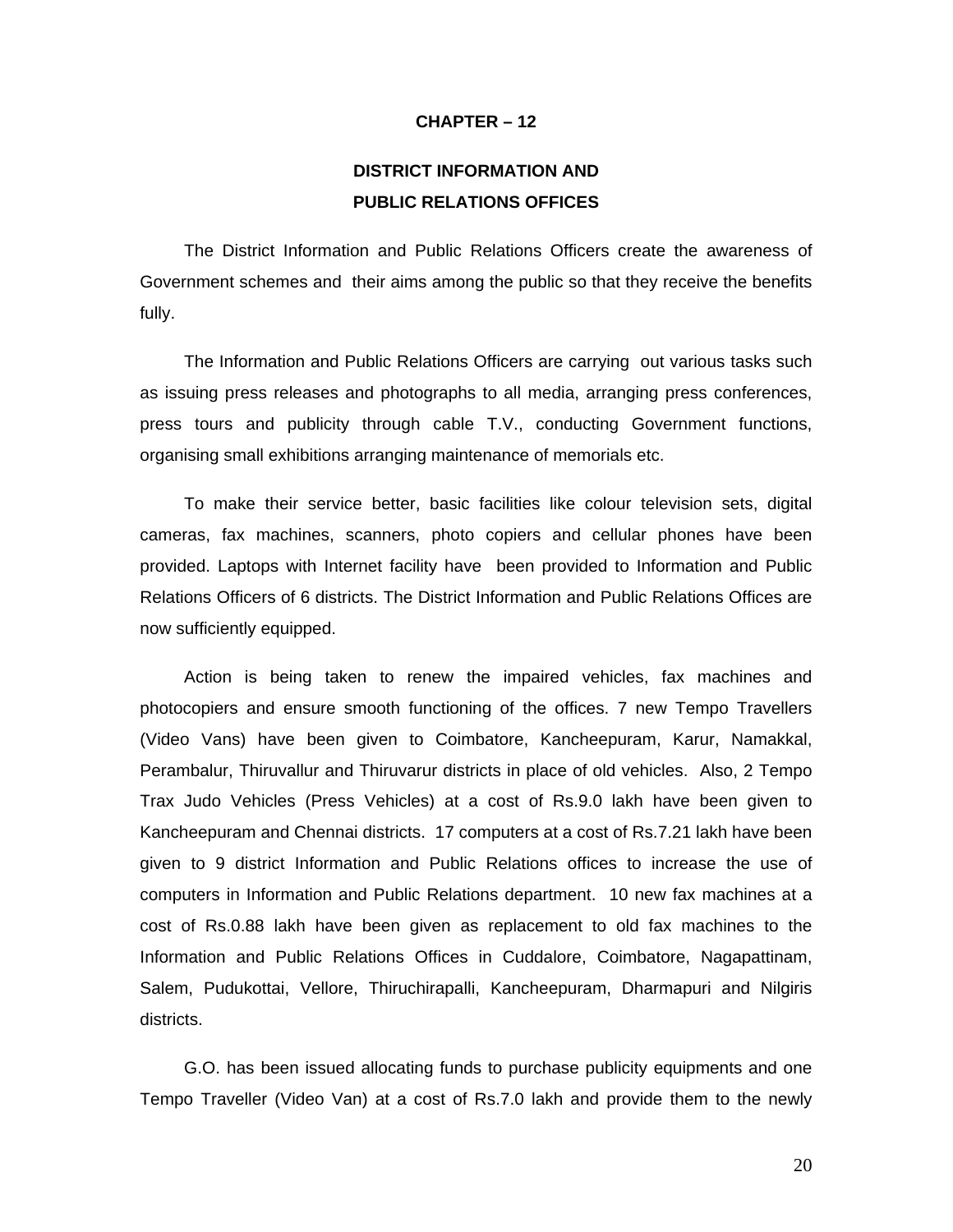established Ariyalur district Information and Public Relations Office. Action is also being taken to purchase publicity equipments for the Thiruppur district Information and Public Relations Office.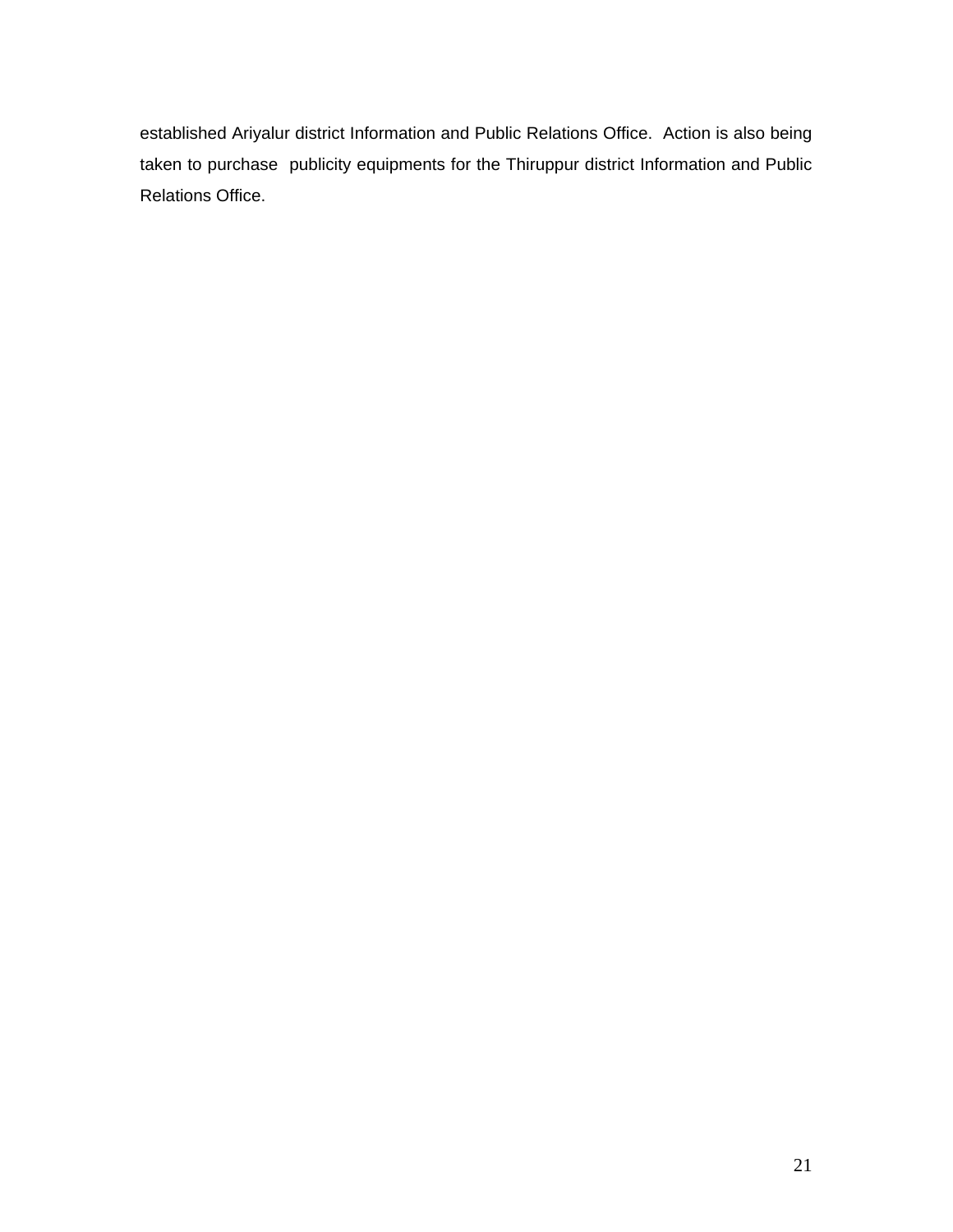#### **CHAPTER - 13**

## **INFORMATION CENTRES**

Information Centres are functioning in Chennai, Madurai, Tiruchirapalli, Thanjavur, Coimbatore and New Delhi, under the control of Information and Public Relations department.

The State Information Centre is functioning in the rear side of Kalaivanar Arangam in Omanthurar Government Estate, Chennai with a library and a reading room.

Books in Tamil and English, exceeding 21,000 in number, covering various subjects such as biographies of leaders, science and politics books for children etc. are available for reference. Legislative Assembly proceedings, publications, Government publications are also provided. Information on Government schemes are also given to public. School and College students, teachers and research scholars make use of this centre.

In the reading room, periodicals and dailies are made available for the public. 100 to 150 persons use this facility daily.

Periodicals and dailies are also preserved and provided for reference of the Government when required. Notes are provided to Hon'ble Ministers, Government officials and departments for use in speeches. Books and notes are also provided to Tamil Arasu magazine for use.

The Hon'ble Chief Minister's achievements and photos of his public programmes are exhibited in the notice board of the State Information Centre.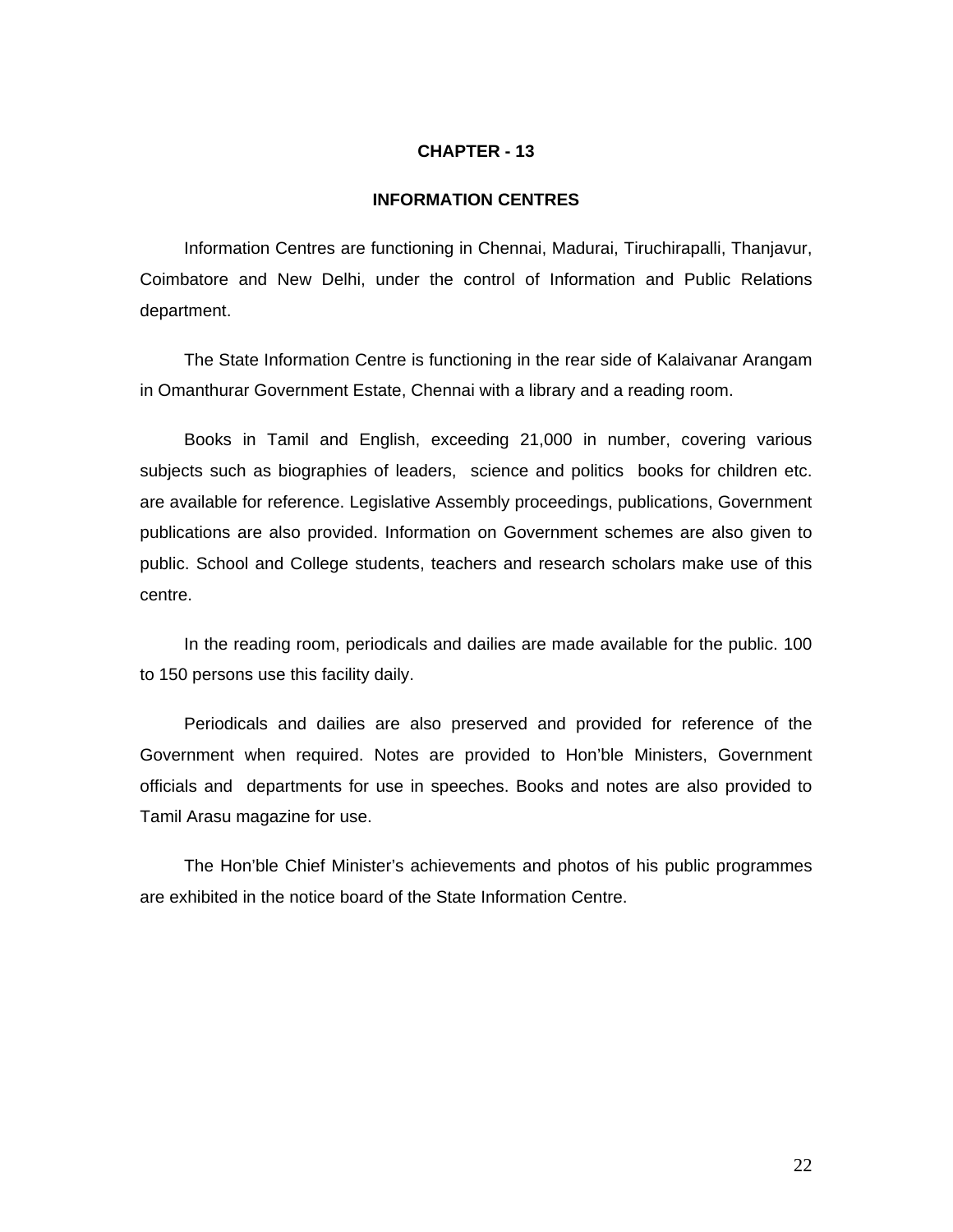## **CONCLUSION**

 The lofty ambition of the Government is to enable maximum number of people enjoy maximum benefits of the welfare schemes. Keeping this pivotal point in mind, this department marches ahead successfully on a prosperous and progressive path by carrying out publicity activities incorporating latest technology thereby creating awareness among the public to enable them reap maximum benefits out of Government schemes.

> **PARITHI ELLAMVAZHUTHI** Minister for Information Government of Tamil Nadu